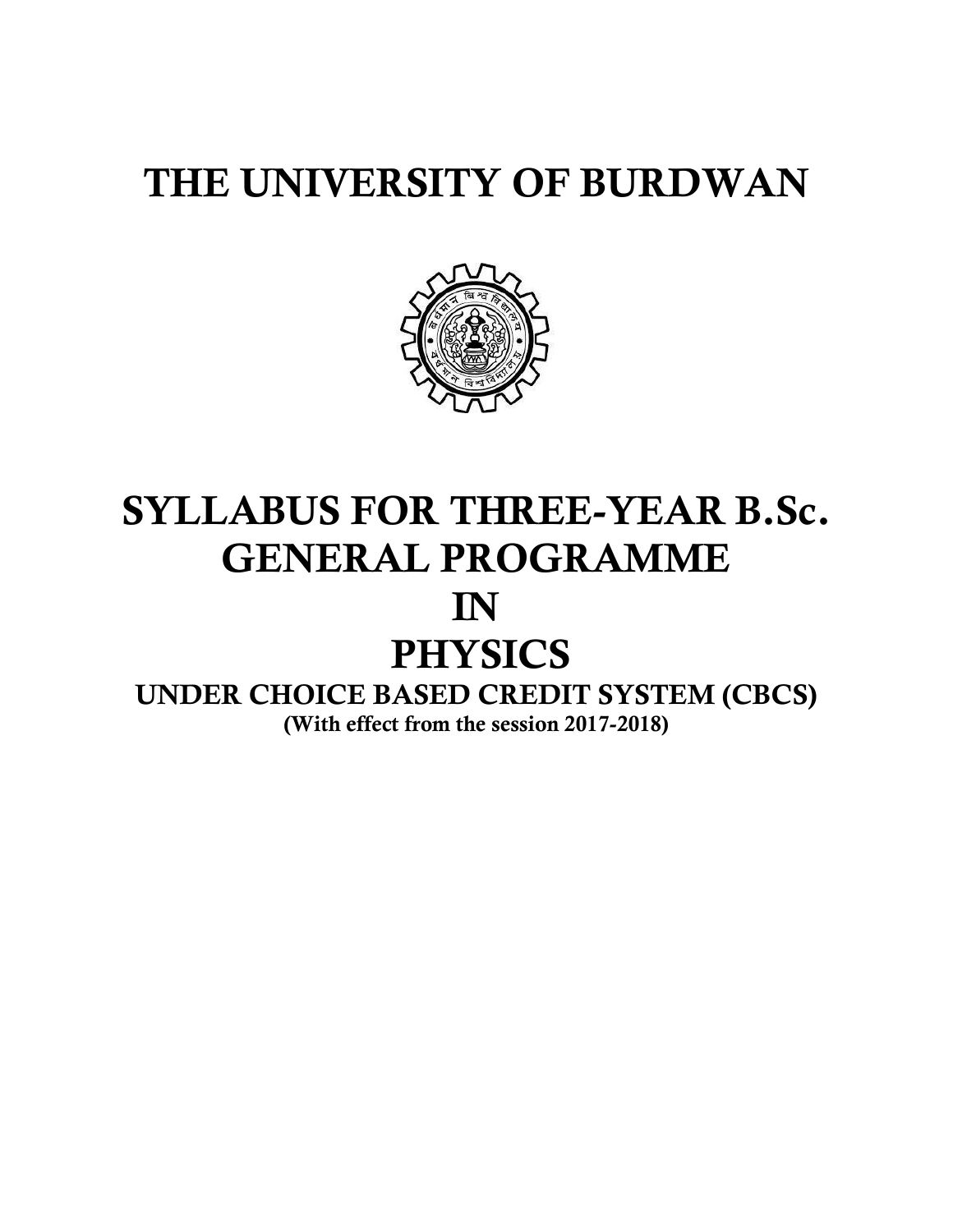| Course                                                                                                                                                           | <i>*</i> Credits |                  |  |
|------------------------------------------------------------------------------------------------------------------------------------------------------------------|------------------|------------------|--|
|                                                                                                                                                                  | Theory+Practical | Theory+Tutorials |  |
| I. Core Course (12 Papers)                                                                                                                                       | $12X4 = 48$      | $12X5 = 60$      |  |
| 04 Courses from each of the 03 disciplines of choice                                                                                                             |                  |                  |  |
| <b>Core Course Practical / Tutorial*</b><br>(12 Practical/Tutorials)                                                                                             | $12X2 = 24$      | $12X1=12$        |  |
| 04 Courses from each of the 03Disciplines of choice                                                                                                              |                  |                  |  |
| <b>II. Elective Course (6 Papers)</b><br>Two papers from each discipline of choice including paper of interdisciplinary nature.                                  | $6x4=24$         | $6X5 = 30$       |  |
| <b>Elective Course Practical/Tutorials</b><br>(6 Practical / Tutorials)<br>Two Papers from each discipline of choice including paper of interdisciplinary nature | $6X2=12$         | $6X1=6$          |  |
| <b>III. Ability EnhancementCourses</b>                                                                                                                           |                  |                  |  |
| 1. Ability Enhancement Compulsory Course (2 Papers)                                                                                                              |                  |                  |  |
| <b>AECC-1: Environmental Studies</b>                                                                                                                             | $4X1=4$          | $4X1=4$          |  |
| AECC-2: Communicative English/MIL                                                                                                                                | $2X1=2$          | $2X1=2$          |  |
| 2. Skill Enhancement Course (Skill Based)<br>(4 Papers of 2 credits each)                                                                                        | $4X2=8$          | $4X2=8$          |  |
|                                                                                                                                                                  | Totalcredit=122  | Total credit=122 |  |

# **Details of Courses under Undergraduate Program (B.Sc.)**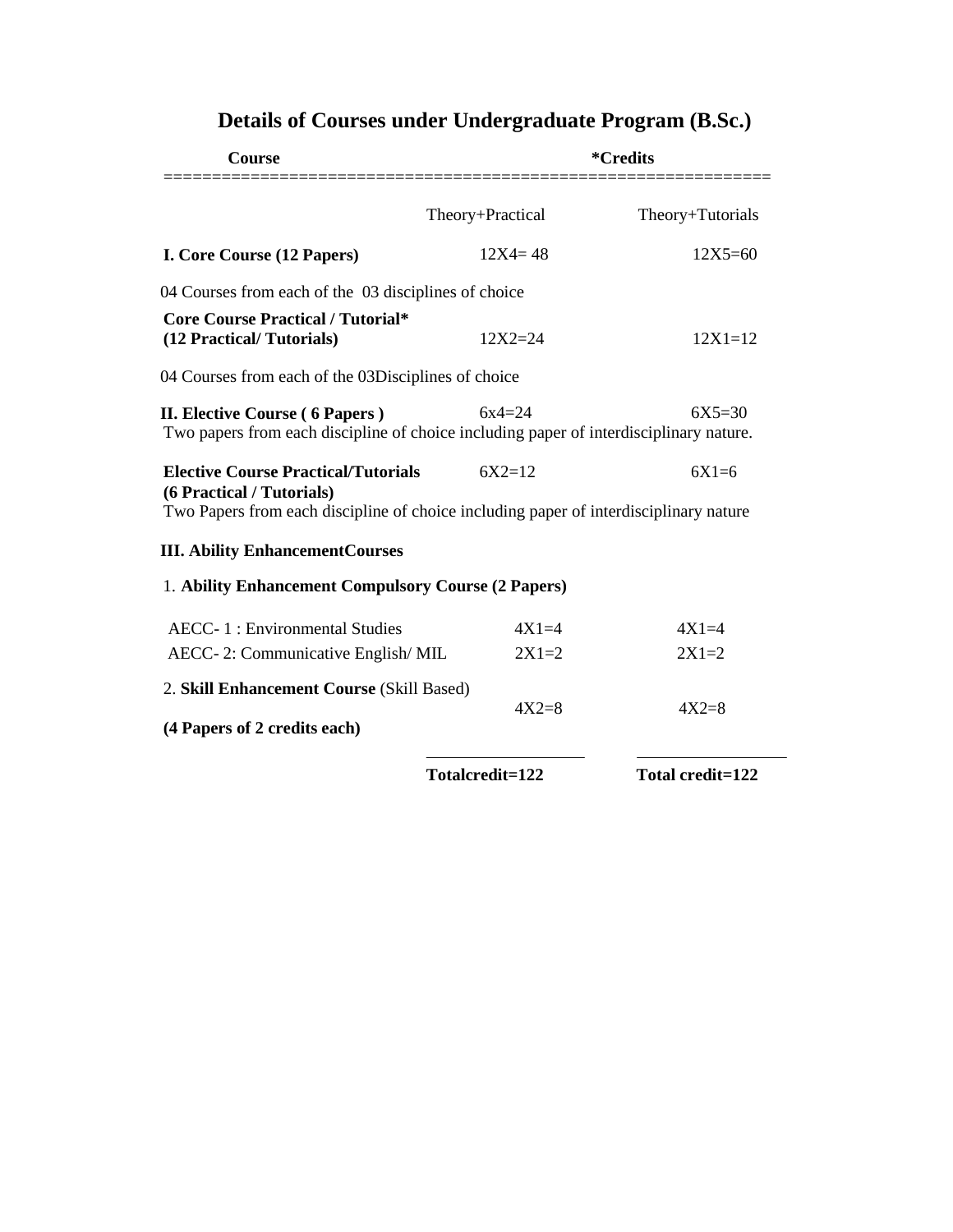|                    | <b>CORE COURSE</b>                                                                                                                    | <b>Ability Enhancement</b>        |                     | <b>Skill Enhancement Discipline Specific Elective</b> |
|--------------------|---------------------------------------------------------------------------------------------------------------------------------------|-----------------------------------|---------------------|-------------------------------------------------------|
| SEM.               |                                                                                                                                       | <b>CompulsoryCourse</b><br>(AECC) | <b>Course (SEC)</b> | (DSE)                                                 |
|                    | CC-1A: Mechanics                                                                                                                      | $AECC-1$ :<br>Environmental       |                     |                                                       |
| $\mathbf I$        | $CC-2A$<br>$CC-3A$                                                                                                                    | <b>Studies</b>                    |                     |                                                       |
|                    | CC-1B: Electricity<br>and Magnetism                                                                                                   | AECC-2:<br>Communicative          |                     |                                                       |
| $\mathbf{I}$       | $CC-2B$                                                                                                                               | English/MIL                       |                     |                                                       |
| $\mathbf{m}$<br>IV | $CC-3B$<br>$CC-1C: Thermal$<br>Physics and<br>Statistical<br>Mechanics<br>$CC-2C$<br>$CC-3C$<br>CC-1D: Waves and<br>Optics<br>$CC-2D$ |                                   | $SEC-1$<br>$SEC -2$ |                                                       |
|                    | $CC-3D$                                                                                                                               |                                   |                     |                                                       |
| $\mathbf{V}$       |                                                                                                                                       |                                   | $SEC -3$            | DSE-1 A<br>DSE-2 A<br>DSE-3 A                         |
| VI                 |                                                                                                                                       |                                   | $SEC -4$            | $\overline{\text{DSE-1 B}}$<br>DSE-2 B<br>DSE-3 B     |

## **Proposed scheme for choice based credit system in B. Sc. with Physics**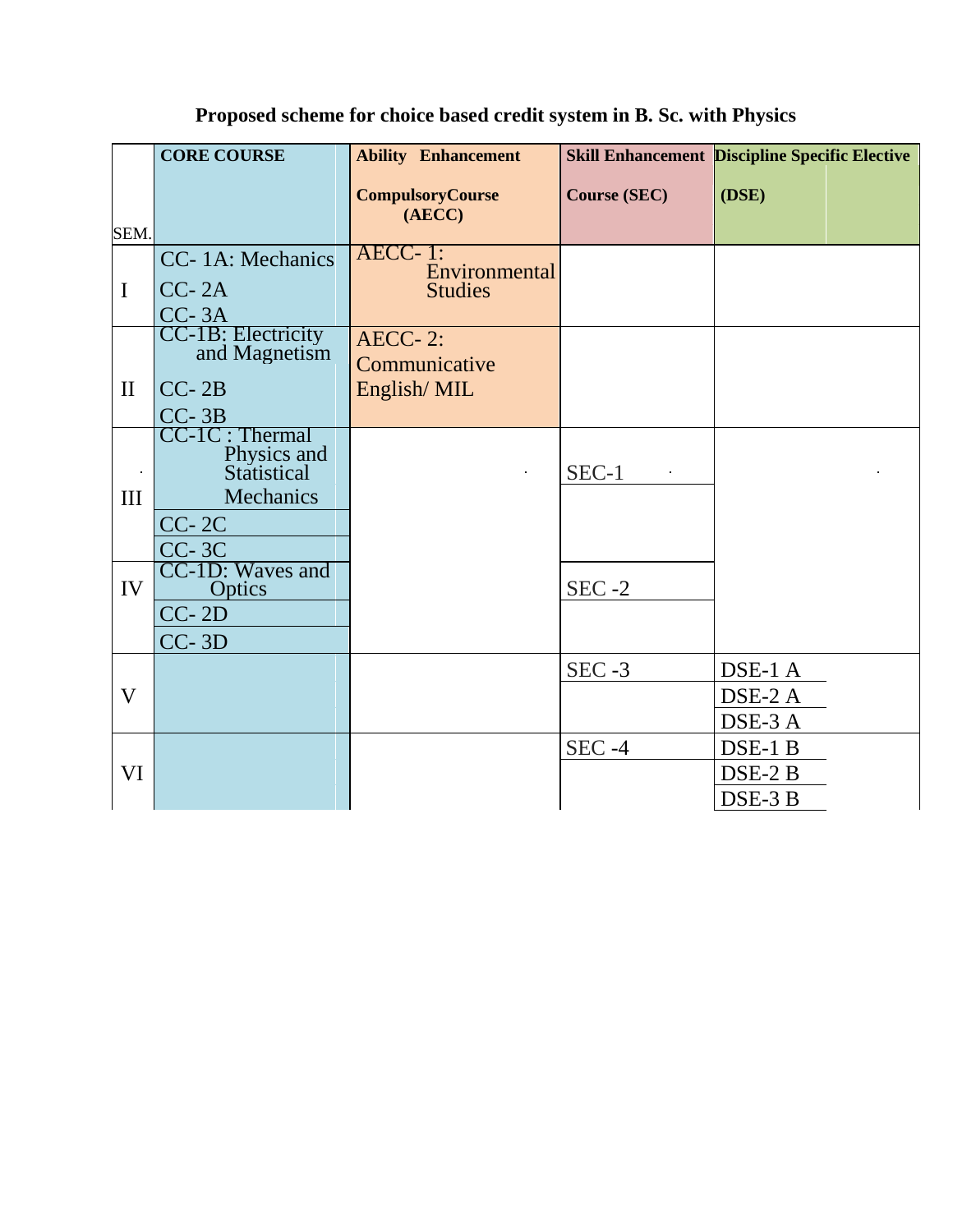| <b>SEMESTER</b>     | <b>COURSE OPTED</b>                       | <b>COURSE NAME</b>                                   | <b>Credits</b>          |
|---------------------|-------------------------------------------|------------------------------------------------------|-------------------------|
| I                   | <b>Ability Enhancement Compulsory</b>     |                                                      |                         |
|                     | Course (AECC-1)                           | <b>Environmental Studies</b>                         | $\overline{\mathbf{4}}$ |
|                     | Core course-1A (Theory)                   | <b>Mechanics</b>                                     | $\overline{\mathbf{4}}$ |
|                     | <b>Core Course-1A: Practical/Tutorial</b> | <b>Mechanics Lab</b>                                 | $\overline{2}$          |
|                     | Core course-2A (Other discipline)         |                                                      | 6                       |
|                     | Core Course-3A (Other discipline)         |                                                      | 6                       |
| $\mathbf{I}$        | <b>Ability Enhancement Compulsory</b>     |                                                      |                         |
|                     | Course (AECC-2)                           | <b>Communicative English/MIL</b>                     | $\boldsymbol{2}$        |
|                     | Core course-1B (Theory)                   | <b>Electricity and Magnetism</b>                     | 4                       |
|                     | <b>Core Course-1B Practical/Tutorial</b>  | <b>Electricity and Magnetism Lab</b>                 | $\boldsymbol{2}$        |
|                     | Core course-2B (Other discipline)         |                                                      | 6                       |
|                     | <b>Core Course-3B (Other discipline)</b>  |                                                      | 6                       |
| III                 | Core course-1C (Theory)                   | <b>Thermal Physics and Statistical Mechanics</b>     | $\overline{\mathbf{4}}$ |
|                     | <b>Core Course-1C Practical/Tutorial</b>  | <b>Thermal Physics and Statistical Mechanics Lab</b> | $\boldsymbol{2}$        |
|                     | Core course-2C (Other discipline)         |                                                      | 6                       |
|                     | <b>Core Course-3C (Other discipline)</b>  |                                                      | 6                       |
|                     | <b>Skill Enhancement Course -1</b>        | <b>Renewable Energy and Energy Harvesting</b>        | $\boldsymbol{2}$        |
|                     | Core course-1D (Theory)                   | <b>Waves and Optics</b>                              | $\overline{\mathbf{4}}$ |
| IV                  | <b>Core Course-1D Practical/Tutorial</b>  | <b>Waves and Optics Lab</b>                          | $\overline{2}$          |
|                     | Core course-2D (Other discipline)         |                                                      | 6                       |
|                     | Core course-3D (Other discipline)         |                                                      | 6                       |
|                     | <b>Skill Enhancement Course -2</b>        | <b>Weather Forecasting</b>                           | $\boldsymbol{2}$        |
|                     |                                           | <b>Elements of Modern Physics</b><br><b>OR</b>       |                         |
|                     | <b>Discipline Specific Elective -1A</b>   | <b>Nuclear and Particle Physics</b>                  | 6                       |
| V                   | <b>Discipline Specific Elective -2A</b>   | DSE-2A                                               | 6                       |
|                     | <b>Discipline Specific Elective -3A</b>   | DSE-3A                                               | 6                       |
|                     | <b>Skill Enhancement Course -3</b>        | <b>Computational Physics Skills</b>                  | 2                       |
|                     |                                           | <b>Quantum Mechanics</b><br><b>OR</b>                |                         |
|                     | <b>Discipline Specific Elective -1B</b>   | Digital, Analog and Instrumentation                  | 6                       |
| VI                  | <b>Discipline Specific Elective -2B</b>   | DSE-2B                                               | 6                       |
|                     | <b>Discipline SpecificElective - 3B</b>   | DSE-3B                                               | 6                       |
|                     | <b>Skill Enhancement Course - 4</b>       | <b>Electrical Circuits and Network Skills</b>        | $\boldsymbol{2}$        |
| <b>Total Credit</b> |                                           |                                                      | 122                     |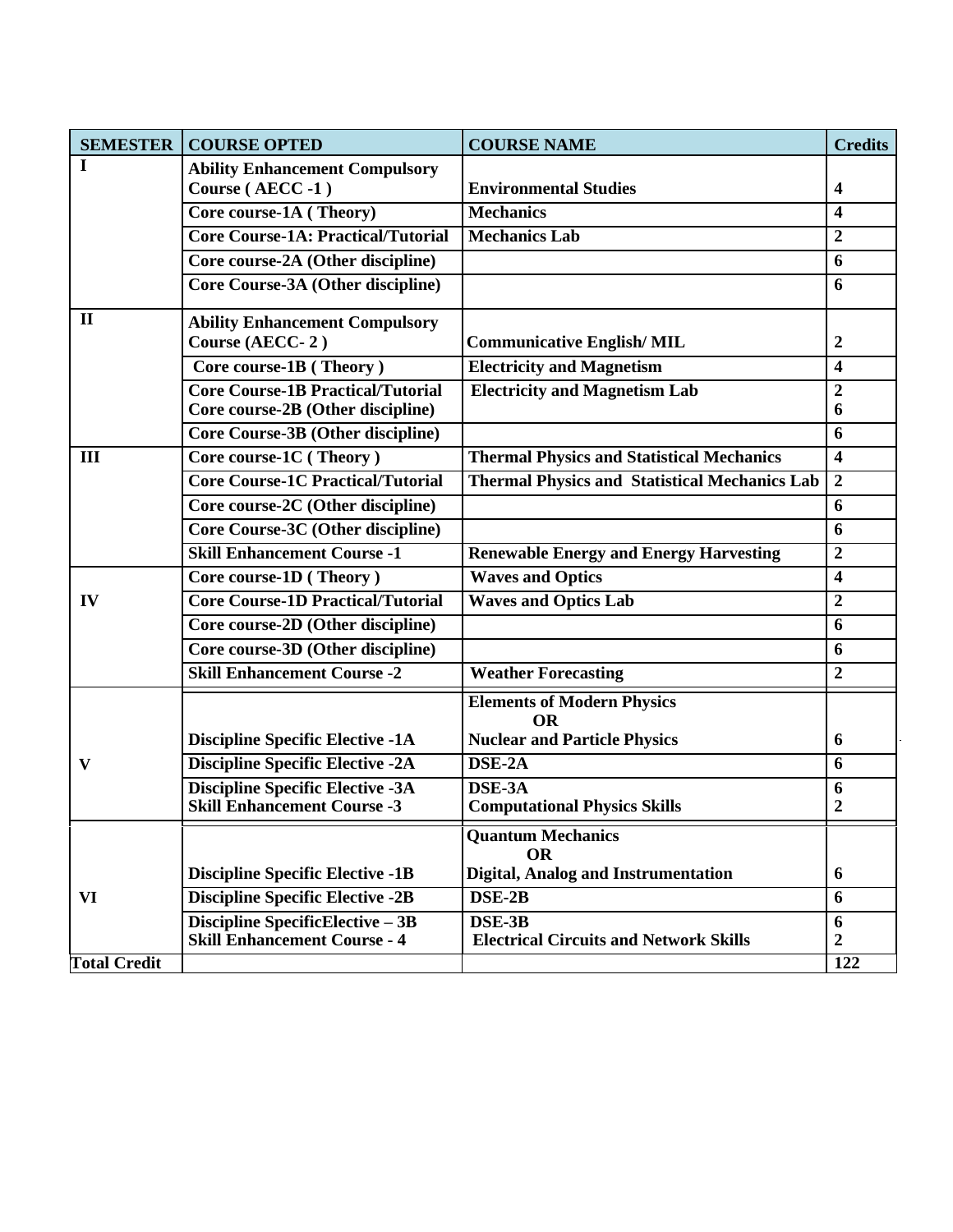## **Physics**

### **1 credit = 1 hour/week for theory; 2 hours/week for practical**

### **Core papers Physics (Credit: 06 each):**

| CC-1A Mechanics                                  | Semester-I   |
|--------------------------------------------------|--------------|
| CC-1B Electricity and Magnetism                  | Semester-II  |
| CC-1C: Thermal Physics and Statistical Mechanics | Semester-III |
| CC- 1D: Waves and Optics                         | Semester-IV  |

### **Discipline Specific Elective papers (Credit: 06 each) (DSE 1A, DSE 1B)**: (One each from Semesters – V and VI)

| $DSE-1$ :                    | <b>Elements of Modern Physics</b><br>OR | Semester-V  |
|------------------------------|-----------------------------------------|-------------|
|                              | Nuclear and Particle Physics            |             |
|                              | <b>Quantum Mechanics</b>                |             |
| $\overline{\text{DSE}}$ - 2: | OR                                      | Semester-VI |
|                              | Digital, Analog and Instrumentation     |             |

### **Skill Enhancement Course (Credit: 02 each)- SEC 1 to SEC 4**

| <b>SEC-1.</b> | Renewable Energy and Energy harvesting | Semester-III |
|---------------|----------------------------------------|--------------|
| $SEC-2.$      | <b>Weather Forecasting</b>             | Semester-IV  |
| <b>SEC-3.</b> | <b>Computational Physics Skills</b>    | Semester-V   |
| <b>SEC-4.</b> | Electrical circuits and Network Skills | Semester-VI  |

### **For Papers having practical, distribution of 75 marks be as follows**:

i) Class Attendance cum Internal Assessment :  $20\%$  of 75 marks = 15 marks of which 5 marks be reserved for theoretical class attendance in the following manner:

> Attendance 50% & above but below 60% - 2 marks Attendance 60% & above but below 75% - 3 marks

Attendance 75% & above but below 90% - 4 marks

Attendance 90% & above - 5 marks

and 10 marks be reserved for class test/assignment/seminar (theoretical-5 & practical-5).

- ii) 20 marks be allotted for Semester-end- Practical Examination of each paper, distribution of which may be as under:
	- a) Lab. Note Book : 05 Marks
	- b) Viva- voce  $\qquad$  : 05 Marks
	- c) Experiment : 10 marks
- iii) 40 marks be allotted for Semester-end-Theoretical Examination of each paper (Duration of Exam: 2 hours), distribution of which may be as under:

| a) Answer 05 questions out of 08 carrying 02 marks each | $= 05x02 = 10$ |
|---------------------------------------------------------|----------------|
| b) Answer 02 questions out of 04 carrying 05 marks each | $=02x05=10$    |
| c) Answer 02 questions out of 04 carrying 10 marks each | $=02x10=20$    |
|                                                         |                |

**However, questions, carrying 5 or 10 marks, need not necessarily to be a single question.**

### **For paper, having tutorial (PHY-DSE-2), distribution of 75 marks be as follows**:

i) Class Attendance cum Internal Assessment : 20% of 75 marks  $= 15$  marks of which 5 marks be reserved for class attendance ( both theoretical + tutorial ) in the following manner: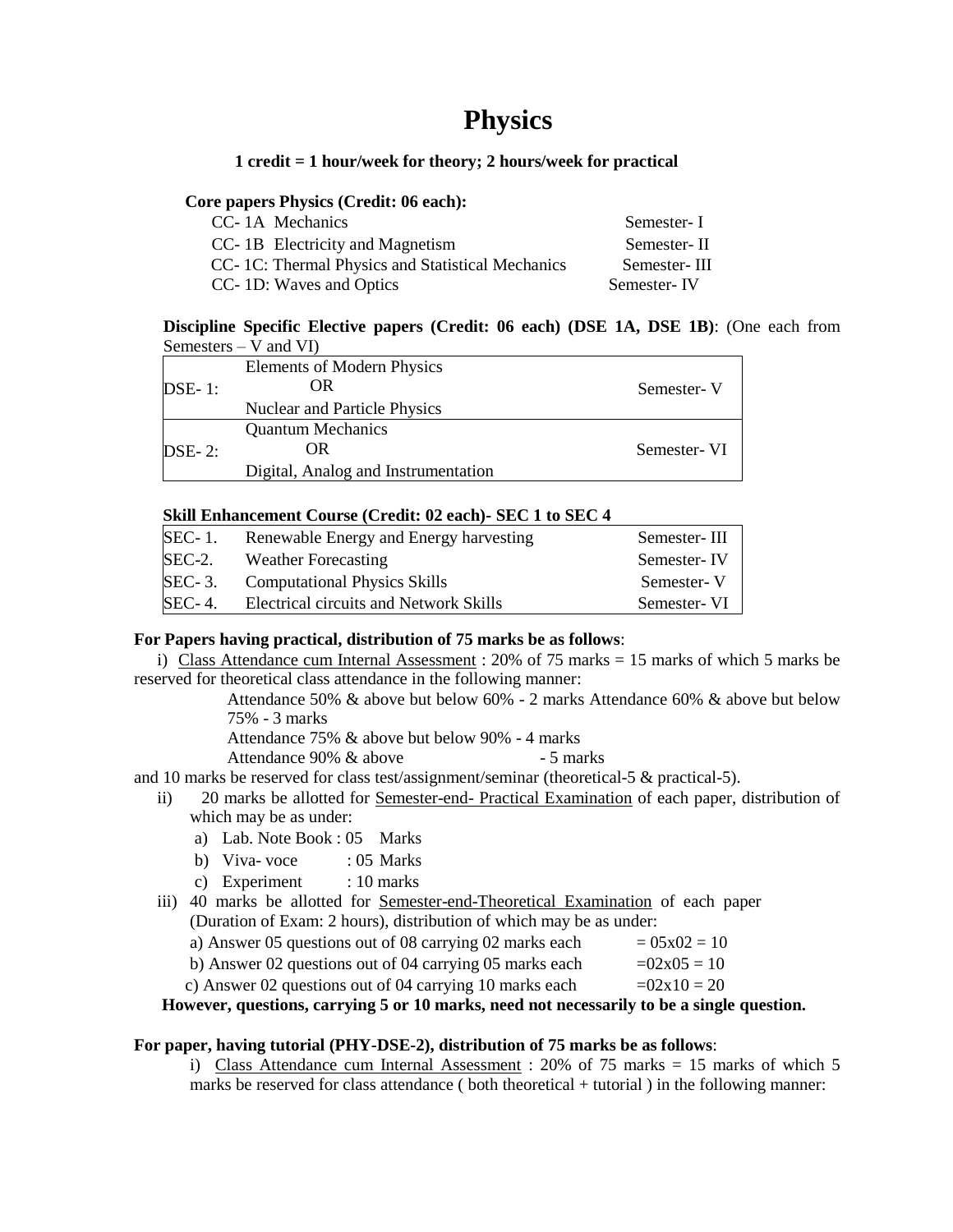Attendance 50% & above but below 60% - 2 marks Attendance 60% & above but below 75% - 3 marks

Attendance 75% & above but below 90% - 4 marks

Attendance 90% & above - 5 marks

and 10 marks be reserved for class test/ assignment/ seminar ( theoretical- 5 & tutorial - 5 ). Minimum 15 classes be allotted for tutorial portion.

ii) In the Semester-end- Examination of each paper (Duration of Exam : 3 hours), Question Paper be set for 60 marks, distribution of which may be as under:

- a) Answer 10 questions out of 15 carrying 02 marks each =  $10x$  02 = 20
- b) Answer 04 questions out of 06 carrying 05 marks each =  $04x$  05 = 20
- c) Answer 02 questions out of 04 carrying 10 marks each =  $02x 10 = 20$

### **However, questions, carrying 05 or 10 marks, need not necessarily to be a single question.**

### **For each SEC paper, distribution of 50 marks be as follows**:

- i) Internal Assessment: 20% of 50 marks = 10 marks be reserved for class test/ assignment/ seminar. ii) 40 marks be allotted for Semester-end-Theoretical Examination of each paper (Duration of
	- Exam : 2 hours), distribution of which may be as under:
	- a) Answer 05 questions out of 08 carrying 02 marks each =  $5x^2 = 10$
	- b) Answer 02 questions out of 04 carrying 05 marks each =  $2x5 = 10$
	- c) Answer 02 questions out of 04 carrying 10 marks each =  $2x10 = 20$

### **However, questions, carrying 5 or 10 marks, need not necessarily to be a single question.**

### **Mode of Practical Examination**

**Centre:** Concerned College

**Convener:** The convener for each practical paper is to be nominated by the UGBS.

**Examiners:** One internal examiner of the concerned college and one external examiner are to be nominated by the UGBS. However, if any nominated external examiner does not accept the offer due to unavoidable circumstances to be substantiated by the document through proper channel, the Chairman of the UGBS can nominate the external examiner with the consultation of the convener.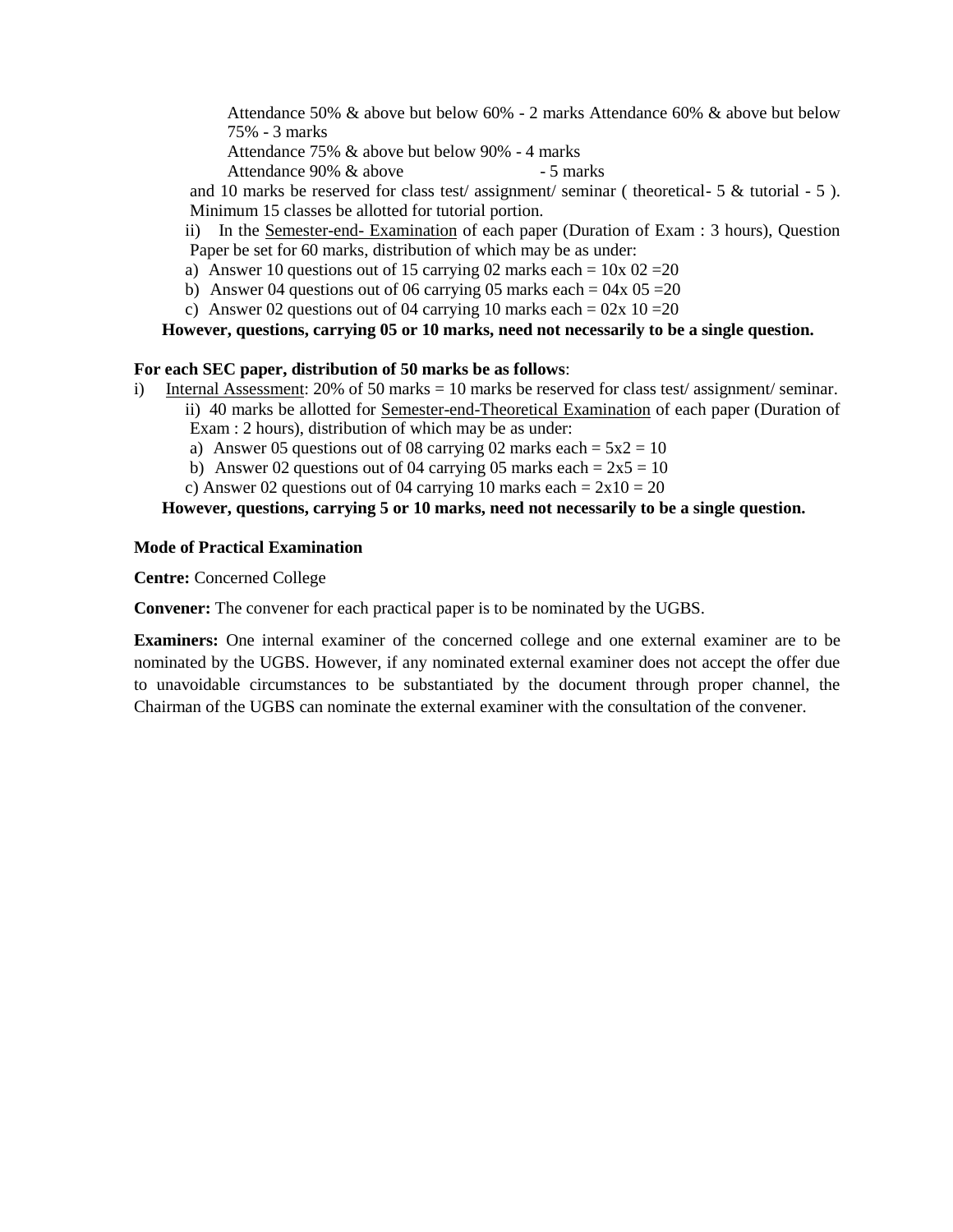### **Semester - I**

**CC- 1A: MECHANICS (Credits: Theory - 04, Practical - 02)**

**F.M. = 75 (Theory - 40, Practical – 20, Internal Assessment – 15)**

**Internal Assessment [Class Attendance (Theory) – 05, Theory (Class Test/ Assignment/ Seminar) – 05, Practical (Sessional Viva-voce) - 05]**

**Theory: 60 Lectures**

**Vectors:** Vector algebra, Scalar and vector products, Derivatives of a vector with respect to a parameter. **(4Lectures)**

**Ordinary Differential Equations:** 1<sup>st</sup>order homogeneous differential equations. 2<sup>nd</sup> order homogeneous differential equations with constant coefficients. **(6Lectures)**

 **Laws of Motion:** Frames of reference. Newton's Laws of motion.Dynamics of a system of particles. Centre of Mass. **(10Lectures)**

 **Momentum and Energy:** Conservation of momentum. Work and energy. Conservation of energy. Motion of rockets. **(6Lectures)**

 **RotationalMotion:** Angular velocity and angular momentum. Torque. Conservation of angular momentum. **(5Lectures)**

**Gravitation:** Newton's Law of Gravitation. Motion of a particle in a central force field (motion is in a plane, angular momentum is conserved, areal velocity is constant). Kepler's Laws (statement only). Satellite in circular orbit and applications. Geosynchronous orbits. Weightlessness. Basic idea of global positioning system (GPS). **(8 Lectures)**

**Oscillations:** Simple harmonic motion. Differential equation of SHM and its solutions. Kinetic and Potential Energy, Total Energy and their time averages. Damped oscillations. **(6 Lectures) Elasticity:** Hooke's law - Stress-strain diagram - Elastic moduli-Relation between elastic constants - Poisson's Ratio-Expression for Poisson's ratio in terms of elastic constants-Work done in stretching and work done in twisting a wire-Twisting couple on a cylinder - Determination of Rigidity modulus by static torsion - Torsional pendulum- Determination of Rigidity modulus and moment of inertia q,  $\eta$  and  $\sigma$  by Searles method **(8 Lectures)** 

**Special Theory of Relativity:** Constancy of speed of light. Postulates of Special Theory of Relativity. Length contraction. Time dilation. Relativistic addition of velocities. **(7Lectures)**

### **Reference Books:**

- **1.** University Physics. F W Sears, M W Zemansky and H D Young13/e,1986.Addison-Wesley
- **2.** MechanicsBerkeleyPhysicscourse,v.1: Charles Kittel, et.Al.2007,Tata McGraw-Hill.
- **3.** Physics–Resnick, Halliday &Walker 9/e, 2010,Wiley
- **4.** Engineering Mechanics, Basudeb Bhattacharya, 2<sup>nd</sup>edn., 2015, Oxford University Press
- **5.** University Physics, Ronald Lane Reese, 2003, Thomson Brooks/Cole.

### **CC- 1A: MECHANICS**

### **Practical:**

- 1. Measurements of length (or diameter) using vernier caliper, screw gauge and travelling microscope.
- 2. To determine the Moment of Inertia of a Flywheel/ regular shaped objects.
- 3. To determine Young's Modulus by flexure method.
- 4. To determine the Young's Modulus of a Wire by Optical Lever Method.
- 5. To determine the Modulus of Rigidity of a wire by Maxwell's needle / dynamical method.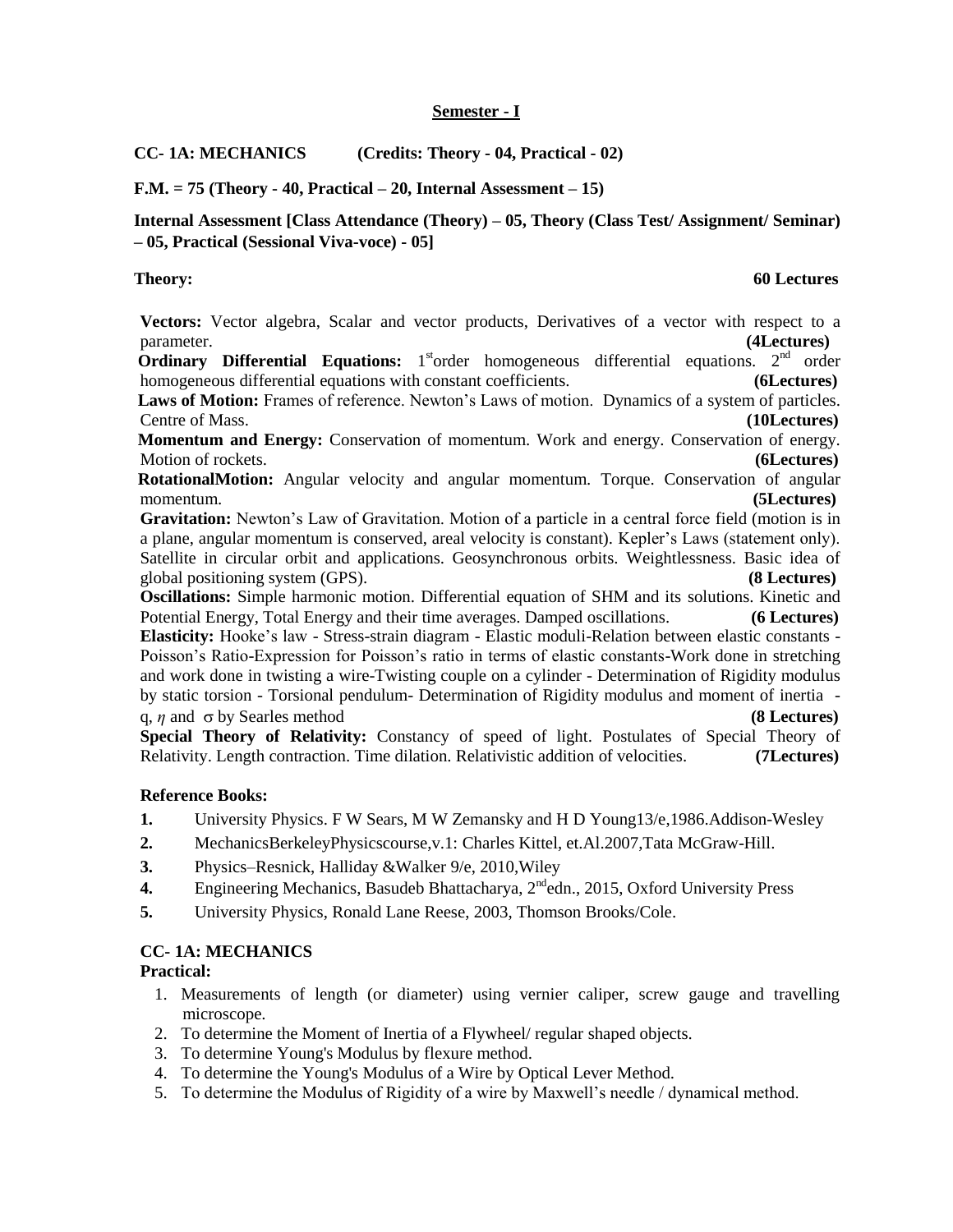6. To determine the Elastic Constants of a Wire by Searle's method.

7. To determine g by Bar/Kater's Pendulum.

8. To determine the coefficient of viscosity by Poiseuille's method.

9. To study the Motion of a Spring and calculate (a) Spring Constant (b)Value of g.

### **Reference Books:**

1. Advanced Practical Physics for students, B.L.Flint and H.T.Worsnop,1971, Asia Publishing House.

2. Advanced level Physics Practicals, Michael Nelson and Jon M. Ogborn, 4<sup>th</sup>Edition, reprinted 1985, Heinemann Educational Publishers.

3. Engineering Practical Physics, S.Panigrahi & B.Mallick, 2015, Cengage Learning India Pvt. Ltd.

4. A Text Book of Practical Physics, Indu Prakash and Ramakrishna,  $11<sup>th</sup>$ Edition, 2011, Kitab Mahal, New Delhi.

### **Semester - II**

### **CC-1B: ELECTRICITY AND MAGNETISM**

 **(Credits: Theory - 04, Practical - 02) F.M. = 75 (Theory - 40, Practical – 20, Internal Assessment – 15)**

**Internal Assessment [Class Attendance (Theory) – 05, Theory (Class Test/ Assignment/ Seminar) – 05, Practical (Sessional Viva-voce) - 05]**

### **Theory: 60 Lectures**

**Vector Analysis**: Review of vector algebra (Scalar and Vector product), gradient, divergence, Curl and their significance, Vector Integration, Line, surface and volume integrals of Vector fields, Gaussdivergence theorem and Stoke's theorem of vectors (statement only). **(12Lectures)**

**Electrostatics:** Electrostatic Field, electric flux, Gauss's theorem of electrostatics. Applications of Gauss Theorem-Electric field due to point charge, infinite line of charge, uniformly charged spherical shell and solid sphere, plane charged sheet, charged conductor. Electric potential as line integral of electric field, potential due to a point charge, electric dipole, uniformly charged spherical shell and solid sphere. Calculation of electric field from potential. Capacitance of an isolated spherical conductor.

Parallel plate, spherical and cylindrical condenser. Energy per unit volume in electrostatic field. Dielectric medium, Polarisation, Displacement vector. Gauss's theorem in dielectrics. Parallel plate capacitor completely filled with dielectric. **(22 Lectures)**

**Magnetism:** Magnetostatics: Biot-Savart's law & its applications- straight conductor, circular coil, solenoid carrying current. Divergence and curl of magnetic field.Magnetic vector potential.Ampere's circuital law. Magnetic properties of materials: Magnetic intensity, magnetic induction, permeability, magnetic susceptibility. Brief introduction of dia-, para- and ferro-magnetic materials. **(10 Lectures) Electromagnetic Induction:** Faraday's laws of electromagnetic induction, Lenz's law, self and mutual inductance, L of single coil, M of two coils. Energy stored in magnetic field. **(6 Lectures) Maxwell`s equations and Electromagnetic wave propagation:** Equation of continuity of current, Displacement current, Maxwell's equations, Poynting vector, energy density in electromagnetic field, electromagnetic wave propagation through vacuum and isotropic dielectricmedium, transverse nature of EM waves, polarization. **(10 Lectures)**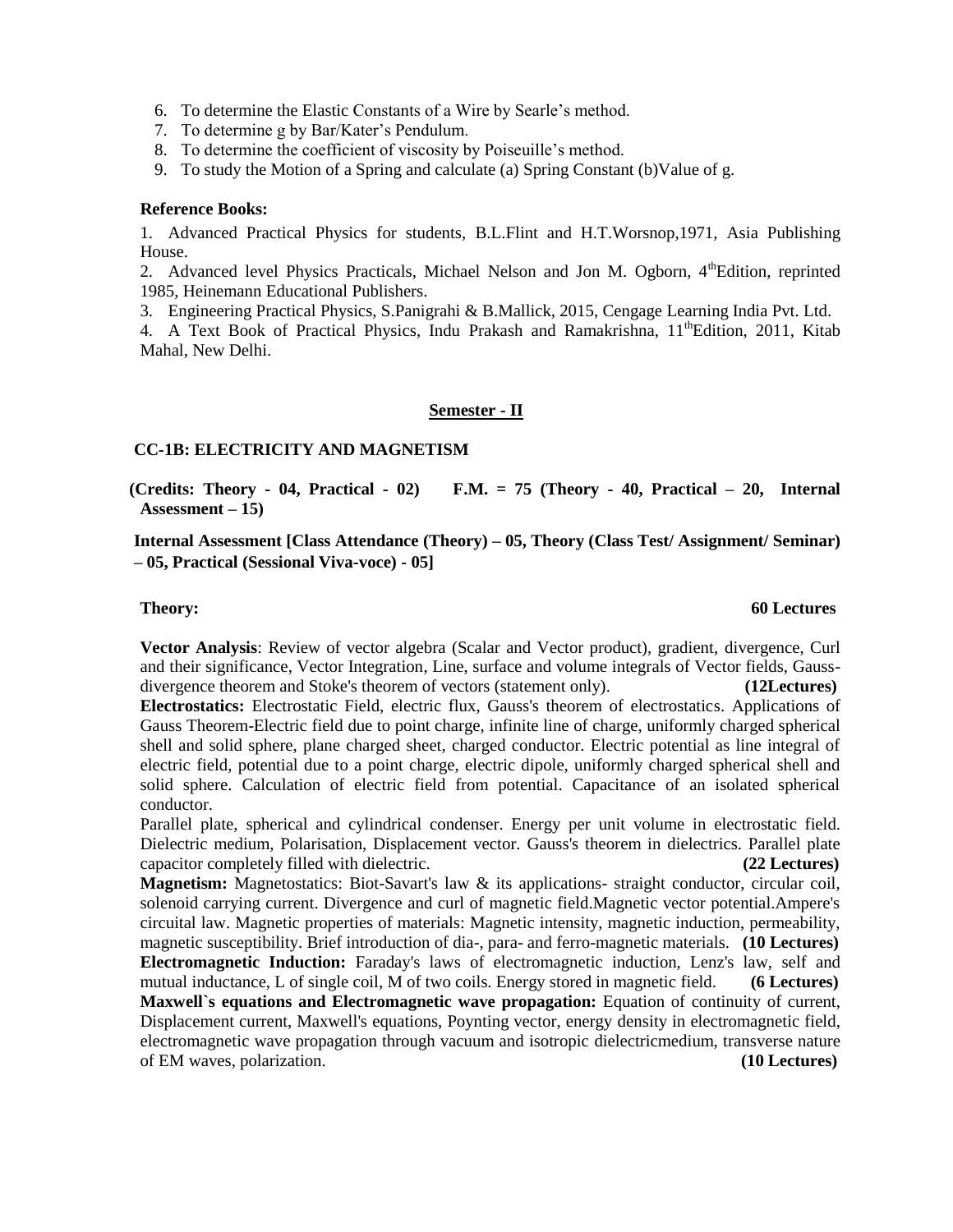### **Reference Books:**

- 1. Electricity and Magnetism, Edward M. Purcell, 1986, McGraw-Hill Education..
- 2. Electricity and Magnetism, J.H. Fewkes& J. Yarwood. Vol. I, 1991, Oxford Univ. Press.
- 3. Electricity and Magnetism, D C Tayal, 1988, Himalaya Publishing House.
- 4. University Physics, Ronald Lane Reese, 2003, Thomson Brooks/Cole.
- 5. D.J. Griffiths, Introduction to Electrodynamics, 3rd Edn, 1998, Benjamin Cummings.

### **CC-1B: ELECTRICITY AND MAGNETISM**

### **Practical:**

- 1. To use a Multimeter for measuring (a)Resistances, (b)AC and DC Voltages, (c) DC Current, and (d) checking electrical fuses.
- 2. Ballistic Galvanometer:
	- (i) Measurement of charge and current sensitivity
	- (ii) Measurement of CDR
- 3. To compare capacitances using De'Sauty's bridge.
- 4. To study the Characteristics of a Series RC Circuit.
- 5. To study the a series LCR circuit and determine its (a) Resonant Frequency, (b) Quality Factor
- 6. To study a parallel LCR circuit and determine its (a) Anti-resonant frequency and (b) Quality factor Q
- 7. To determine a Low Resistance by Carey Foster's Bridge.
- 8. To verify the Thevenin and Norton theorem
- 9. To verify the Superposition, and Maximum Power Transfer Theorem
- 10. To determine the horizontal component of earth's magnetic field.
- 11. To determine the resistance of a suspended coil galvanometer by half deflection method and hence calculate the sensitivity of the galvanometer.

### **Reference Books**

- 1. Advanced Practical Physics for students, B.L. Flint & H.T. Worsnop, 1971, Asia Publishing House.
- 2. A Text Book of Practical Physics, Indu Prakash and Ramakrishna, 11<sup>th</sup>Edition, 2011, Kitab Mahal, New Delhi.
- 3. Engineering Practical Physics, S. Panigrahi & B. Mallick, 2015, Cengage Learning India Pvt. Ltd.
- 4. Advanced level Physics Practicals, Michael Nelson and Jon M. Ogborn, 4<sup>th</sup>Edition, reprinted 1985, Heinemann Educational Publishers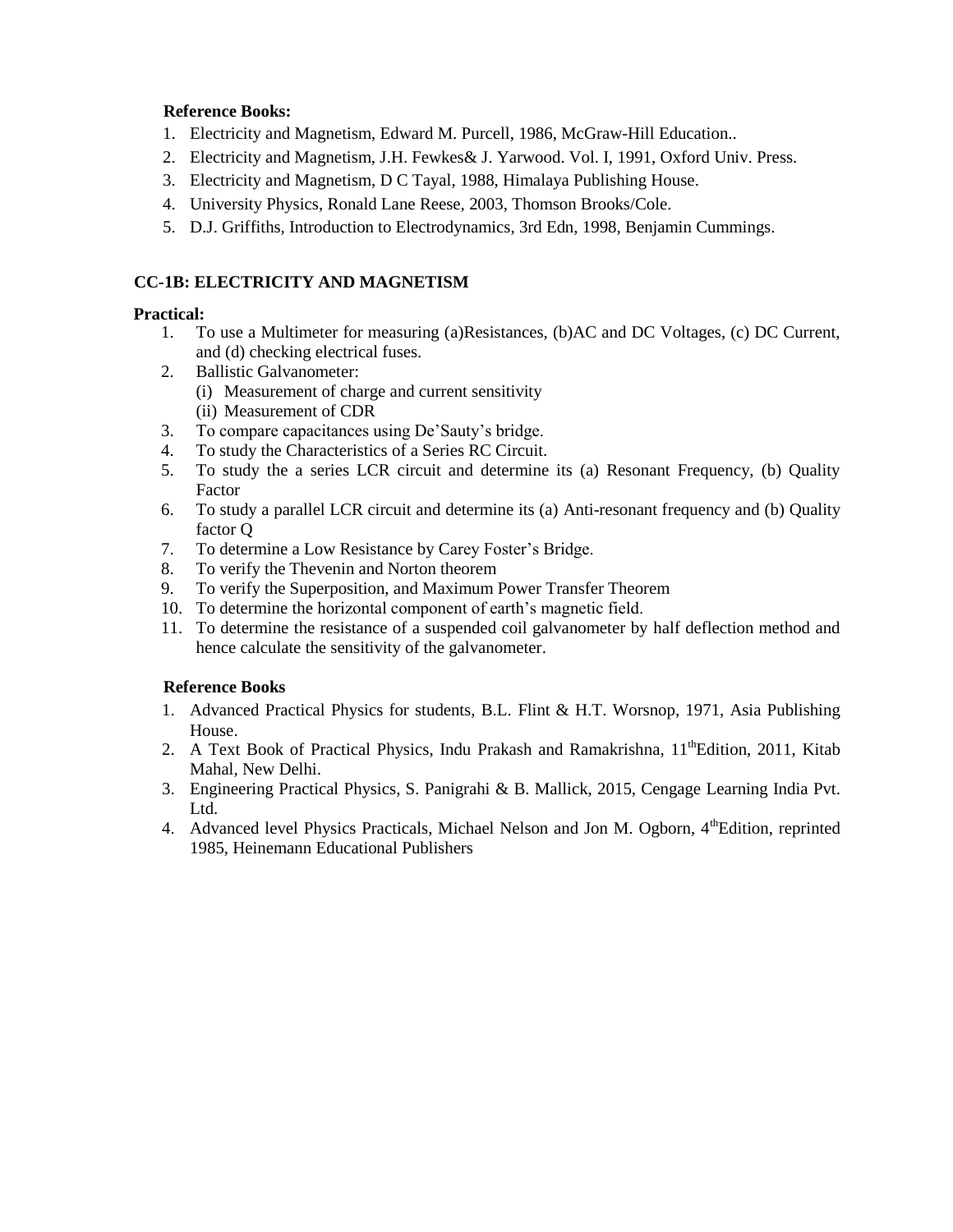### **Semester - III**

### **CC-1C: THERMAL PHYSICS AND STATISTICAL MECHANICS (Credits: Theory - 04, Practical - 02)**

### **F.M. = 75 (Theory - 40, Practical – 20, Internal Assessment – 15)**

**Internal Assessment [Class Attendance (Theory) – 05, Theory (Class Test/ Assignment/ Seminar) – 05, Practical (Sessional Viva-voce) - 05]**

### **Theory: 60 Lectures**

**Laws of Thermodynamics:**

**Thermodynamic Description of system**: Zeroth Law of thermodynamics and temperature. First law and internal energy, conversion of heat into work, Various Thermodynamical Processes, Applications of First Law: General Relation between **CP & CV**, Work Done during Isothermal and Adiabatic Processes, Compressibility & Expansion Coefficient, Reversible & irreversible processes, Second law & Entropy, Carnot's cycle & theorem, Entropy changes in reversible & irreversible processes, Entropy-temperature diagrams, Third law of thermodynamics, Unattainability of absolute zero.

 **(22Lectures)**

**Thermodynamic Potentials:** Enthalpy, Gibbs, Helmholtz and Internal Energy functions, Maxwell's relations & applications - Joule-Thompson Effect, Clausius-Clapeyron Equation, Expression for  $(C_P \mathbf{C}_V$ ),  $\mathbf{C}_P/\mathbf{C}_V$ , TdS equations. **(10 Lectures)** 

**Kinetic Theory of Gases:** Derivation of Maxwell's law of distribution of velocities and its experimental verification, Mean free path (Zeroth Order), Transport Phenomena: Viscosity, Conduction and Diffusion (for vertical case), Law of equipartition of energy (no derivation) and its applications to specific heat of gases; mono-atomic and diatomic gases. **(10Lectures)**

**Theory of Radiation:** Blackbody radiation, Spectral distribution, Concept of Energy Density, Derivation of Planck's law, Deduction of Wien's distribution law, Rayleigh-Jeans Law, Stefan Boltzmann Law and Wien's displacement law from Planck's law. **(6 Lectures) Statistical Mechanics:** Phase space, Macro state and Micro state, Entropy and Thermodynamic probability, Maxwell-Boltzmann law - distribution of velocity - Quantum statistics - Fermi-Dirac

distribution law - electron gas - Bose-Einstein Distribution law - photon gas - comparison of three statistics. **(12Lectures)**

### **Reference Books:**

- 1. ThermalPhysics, S.Garg, R.Bansal and C.Ghosh,1993,Tata McGraw-Hill.
- 2. A Treatise on Heat, Meghnad Saha and B.N.Srivastava, 1969, Indian Press.
- 3. Thermodynamics, Enrico Fermi,1956, Courier Dover Publications.
- 4. Heat and Thermodynamics, M.W.Zemasky and R.Dittman,1981, McGraw Hill
- 5. Thermodynamics, Kinetic theory & Statistical thermodynamics, F.W.Sears & G.L.Salinger. 1988, Narosa
- 6. University Physics, Ronald Lane Reese, 2003, Thomson Brooks/Cole.
- 7. Thermal Physics, A.Kumar and S.P.Taneja, 2014, R.Chand Publications.

### **CC-1C: THERMAL PHYSICS AND STATISTICALMECHANICS Practical:**

- 1. Measurement of Planck's constant using black body radiation.
- 2. To determine Stefan's Constant.
- 3. To determine the coefficient of thermal conductivity of a bad conductor by Lee and Charlton's disc method.
- 4. To determine the temperature co-efficient of resistance by Platinum resistance thermometer.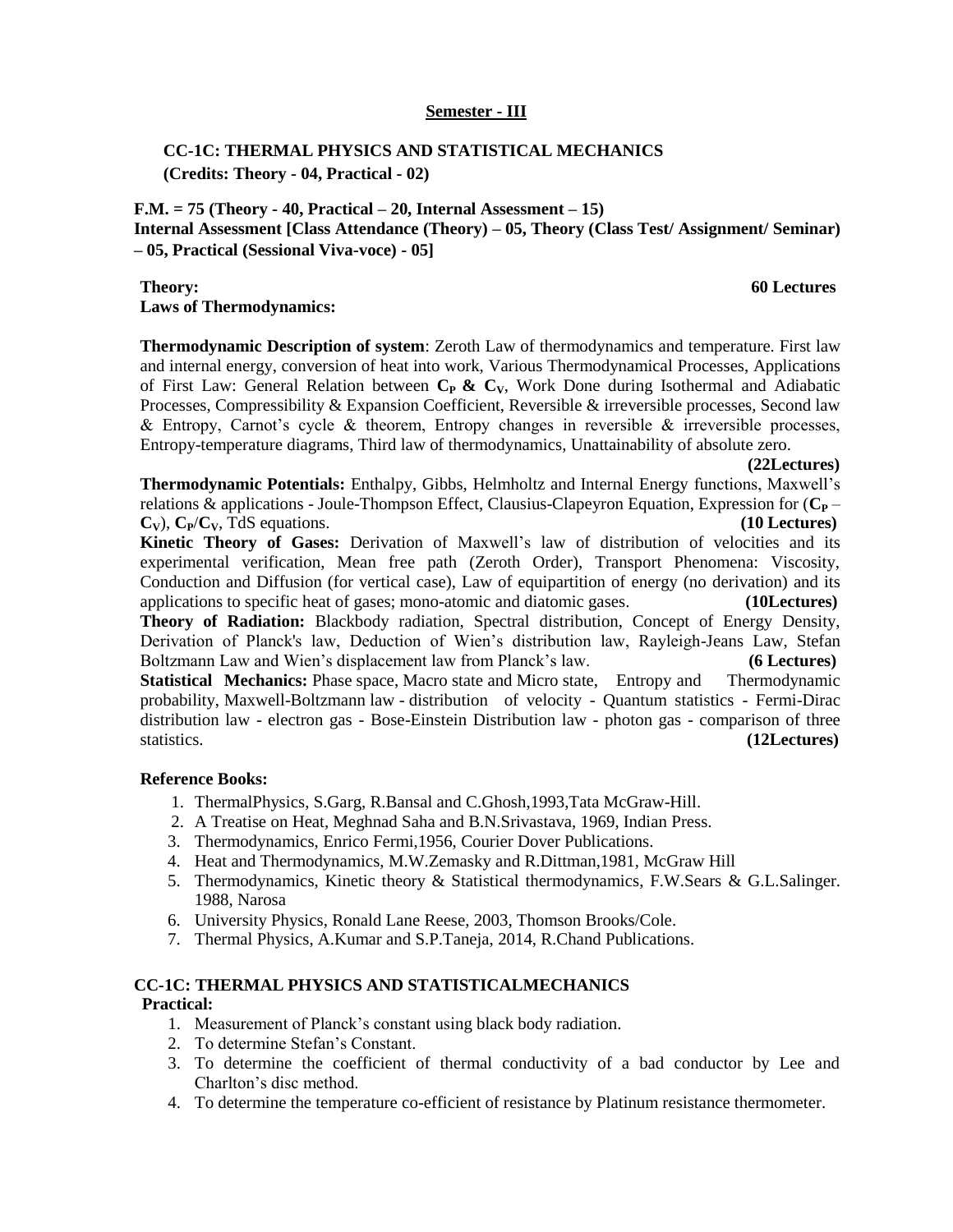- 5. To study the variation of thermo emf across two junctions of a thermocouple with temperature.
- 6. To determine the coefficient of linear expansion by optical lever method.
- 7. To determine the pressure coefficient of air by constant volume method.
- 8. To determine the coefficient of linear expansion by travelling microscope.
- 9. To determine the coefficient of thermal conductivity of a good conductor by Searle's method.

### **Reference Books:**

- 1. Advanced Practical Physics for students, B.L.Flint & H.T.Worsnop, 1971, Asia Publishing House.
- 2. Advanced level Physics Practicals, Michael Nelson and Jon M. Ogborn, 4<sup>th</sup> Edition, reprinted 1985, Heinemann Educational Publishers
- 3. A Text Book of Practical Physics, InduPrakash and Ramakrishna, 11<sup>th</sup>Edition, 2011, Kitab Mahal, New Delhi.
- 4. A Laboratory Manual of Physics for Undergraduate Classes, D.P. Khandelwal, 1985,Vani Publication.

### **Skill Enhancement Course**

### **SEC-1: RENEWABLE ENERGY AND ENERGY HARVESTING (Credits: 02) F.M. = 50 (Theory - 40, Internal Assessment – 10) Internal Assessment [Theory (Class Test/ Assignment/ Seminar)] – 10**

### **Theory: 30 Lectures**

*The aim of this course is not just to impart theoretical knowledge to the students but to provide them with exposure and hands-on learning wherever possible*

**Fossil fuels and Alternate Sources of energy:** Fossil fuels and Nuclear Energy, their imitation, need of renewable energy, non-conventional energy sources. An overview of developments in Offshore Wind Energy, Tidal Energy, Wave energy systems, Ocean Thermal Energy Conversion, solar energy, biomass, biochemical conversion, biogas generation, geothermal energy tidal energy, Hydro electricity.

### **(3Lectures)**

**Solar energy**: Solar energy, its importance, storage of solar energy, solar pond, non convective solar pond, applications of solar pond and solar energy, solar water heater, flat plate collector, solar distillation, solar cooker, solar green houses, solar cell, absorption air conditioning. Need and characteristics of photovoltaic (PV) systems, PV models and equivalent circuits, and sun tracking systems. **(6Lectures)**

**Wind Energy harvesting**: Fundamentals of Wind energy, Wind Turbines and different electrical machines in wind turbines, Power electronic interfaces, and grid interconnection topologies.

### **(3Lectures)**

**Ocean Energy:** Ocean Energy Potential against Wind and Solar, Wave Characteristics and Statistics, Wave Energy Devices. **(3Lectures)**

 Tide characteristics and Statistics, Tide Energy Technologies, Ocean Thermal Energy, Osmotic Power, Ocean Bio-mass. **(2Lectures)**

**Geothermal Energy**: Geothermal Resources, Geothermal Technologies. **(2Lectures)**

 **Hydro Energy**: Hydro power resources, hydro power technologies, environmental impact of hydro power sources. **(2Lectures)**

**Piezoelectric Energy harvesting**: Introduction, Physics and characteristics of piezoelectric effect, materials and mathematical description of piezoelectricity, Piezoelectric parameters and modeling piezoelectric generators, Piezoelectric energy harvesting applications, Human power

 **(4Lectures)**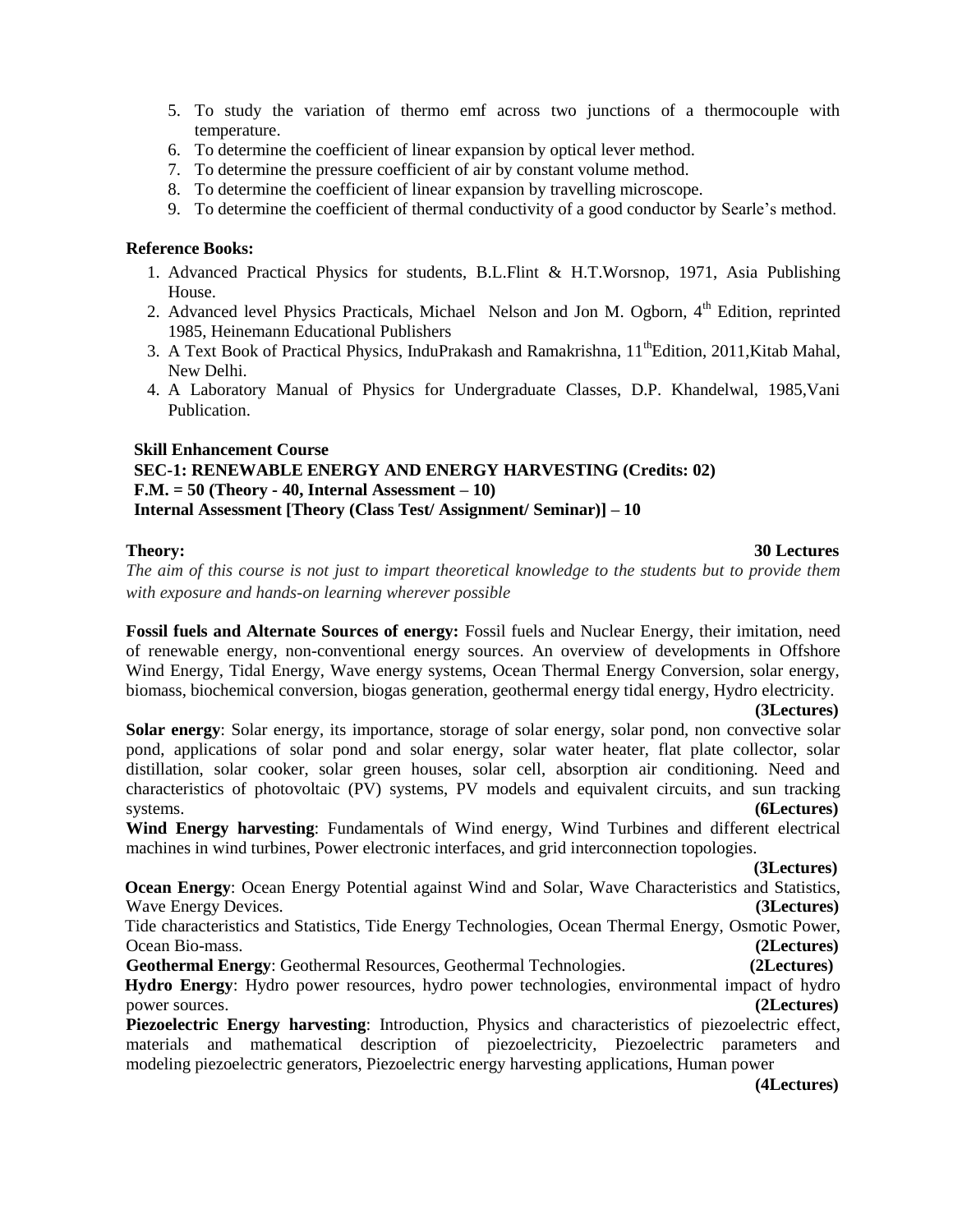**Electromagnetic Energy Harvesting**: Linear generators, physics mathematical models, recent applications **(2Lectures)** Carbon captured technologies, cell, batteries, power consumption **(2Lectures)** Environmental issues and Renewable sources of energy, sustainability. **(1 Lecture)**

### **Demonstrations and Experiments**

- 1. Demonstration of Training modules on Solar energy, wind energy,etc.
- 2. Conversion of vibration to voltage using piezoelectric materials
- 3. Conversion of thermal energy into voltage using thermoelectric modules.

### **Reference Books:**

- 1. Non-conventional energy sources- G.DRai- Khanna Publishers, New Delhi
- 2. Solar energy M P Agarwal- S Chand and Co. Ltd.
- 3. Solar energy- Suhas P Sukhative Tata McGraw-Hill Publishing Company Ltd.

4. Renewable Energy, Power for a sustainable future, Godfrey Boyle, 2004, Oxford University

Press in association with The Open University.

- 5. Dr.P Jayakumar, Solar Energy: Resource Assesment Handbook, 2009
- 6. J.Balfour, M.Shaw and S.Jarosek, Photovoltaics, Lawrence J Goodrich (USA).
- 7. [http://en.wikipedia.org/wiki/Renewable\\_energy](http://en.wikipedia.org/wiki/Renewable_energy)

### **Semester - IV**

### **CC- 1D: WAVES AND OPTICS**

**(Credits: Theory - 04, Practical - 02)**

**F.M. = 75 (Theory - 40, Practical – 20, Internal Assessment – 15)**

**Internal Assessment [Class Attendance (Theory) – 05, Theory (Class Test/ Assignment/ Seminar) – 05, Practical (Sessional Viva-voce) - 05]**

### **Theory: 60 Lectures**

**Superposition of Two Collinear Harmonic oscillations**: Linearity and Superposition Principle. (1) Oscillations having equal frequencies and (2) Oscillations having different frequencies (Beats)

### **(4 Lectures)**

**Superposition of Two Perpendicular Harmonic Oscillations**: Graphical and Analytical Methods. Lissajous Figures with equal an unequal frequency and their uses. **(2 Lectures) Waves Motion-General**: Transverse waves on a string. Travelling and standing waves on a string. Normal Modes of a string. Group velocity, Phase velocity. Plane waves.Spherical waves, Wave intensity.

### **(7Lectures)**

**Fluids:** Surface Tension: Synclastic and anticlastic surface - Excess of pressure – Application to spherical and cylindrical drops and bubbles-variation of surface tension with temperature - Jaegar's method. Viscosity: Viscosity - Rate flow of liquid in a capillary tube - Poiseuille's formula - Determination of coefficient of viscosity of a liquid - Variations of viscosity of a liquid with temperature lubrication. Physics of low pressure - production and measurement of low pressure- Rotary pump- Diffusion pump - Molecular pump - Knudsen absolute gauge - penning and pirani gauge – Detection of leakage.

### **(6Lectures)**

**Sound:** Simple harmonic motion - forced vibrations and resonance - Fourier's Theorem - Application to saw tooth wave and square wave - Intensity and loudness of sound - Decibels - Intensity levels - musical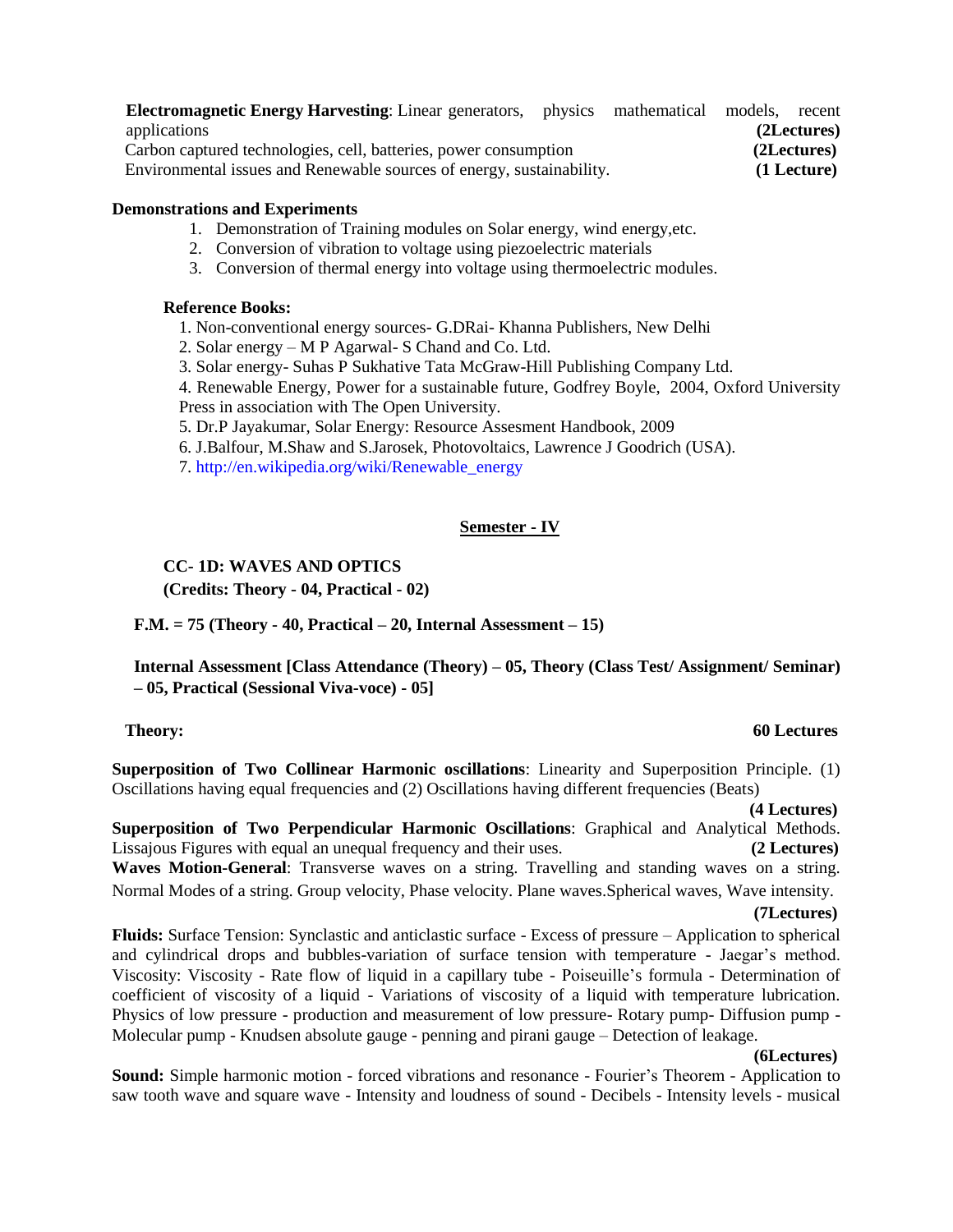notes - musical scale. Acoustics of buildings: Reverberation and time of reverberation - Absorption coefficient - Sabine's formula – measurement of reverberation time- Acoustic aspects of halls and auditoria. **(6 Lectures)**

**Wave Optics:** Electromagnetic nature of light. Definition and Properties of wavefront. Huygens Principle. **(3Lectures)**

**Interference:** Interference: Division of amplitude and division of wavefront. Young's Double Slit experiment. Lloyd's Mirror and Fresnel's Biprism. Phase change on reflection: Stokes' treatment.

Interference in Thin Films: parallel and wedge-shaped films. Fringes of equal inclination (Haidinger Fringes); Fringes of equal thickness (Fizeau Fringes). Newton's Rings: measurement of wavelength and refractive index. **(10 Lectures)**

**Michelson'sInterferometer:** Idea of form of fringes (no theory needed), Determination of wavelength, Wavelength difference, Refractive index and Visibility offringes. **(3 Lectures)**

**Diffraction:** Fraunhofer diffraction: Single slit; Double Slit.Multiple slits & Diffraction grating. Fresnel Diffraction: Half-period zones. Zone plate. Fresnel Diffraction pattern of a straight edge, a slit and a wire using half-period zone analysis. **(14Lectures)**

**Polarization:** Transverse nature of light waves. Plane polarized light – production and analysis. Circular and elliptical polarization. **(5Lectures)**

### **Reference Books:**

- 1. Fundamentals of Optics, F A Jenkins and H E White,1976, McGraw-Hill
- 2. Principles of Optics, B.K.Mathur,1995, Gopal Printing
- 3. Fundamentals of Optics, H.R. Gulati and D.R. Khanna, 1991, R. Chand Publication
- 4. University Physics. F W Sears, M W Zemansky and H D Young 13/e, 1986. Addison-Wesley

### **CC-1D: WAVES AND OPTICS**

### **Practical:**

- 1. To determine the angle of prism by (i) Rotating telescope or (ii) Rotating prism method.
- 2. To determine the Refractive Index of the Material of a given Prism using Sodium Light.
- 3. To determine Dispersive Power of the Material of a given Prism using Mercury Light
- 4. To determine the value of Cauchy Constants of a material of a prism.
- 5. To determine the Resolving Power of a Prism.
- 6. To determine wavelength of sodium light using Newton's Rings.
- 7. To determine the diameter of a thin wire by Diffraction.
- 8. To determine wavelength of Sodium light using plane diffraction Grating.
- 9. To determine the Resolving Power of a Plane Diffraction Grating.
- 10. To determine the refractive index of a liquid by travelling microscope.
- 11. To determine the focal length of a concave lens by combination method.

### **Reference Books:**

- 1. Advanced Practical Physics for students, B.L.Flint & H.T.Worsnop, 1971, Asia Publishing House.
- 2. Advanced level Physics Practicals, Michael Nelson and Jon M. Ogborn, 4<sup>th</sup> Edition, reprinted 1985, Heinemann Educational Publishers
- 3. A Text Book of Practical Physics, Indu Prakash and Ramakrishna,  $11^{th}$ Edition, 2011, Kitab Mahal, New Delhi.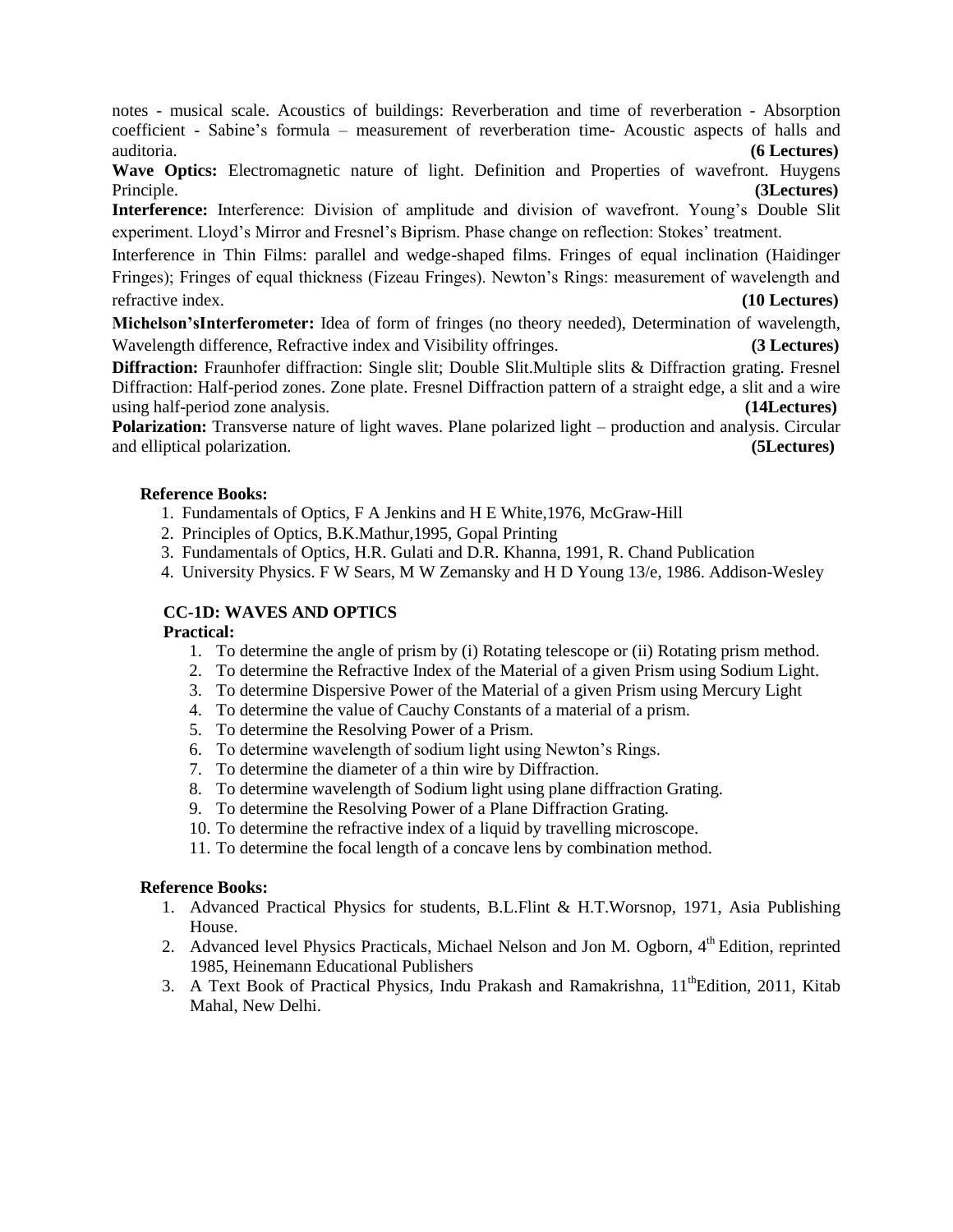### **SEC-2: WEATHER FORECASTING (Credits: 02) F.M. = 50 (Theory - 40, Internal Assessment – 10) Internal Assessment [Theory (Class Test/ Assignment/ Seminar)] – 10**

### **Theory: 30 Lectures**

*The aim of this course is not just to impart theoretical knowledge to the students but to enable them to develop an awareness and understanding regarding the causes and effects of different weather phenomenon and basic forecasting techniques.*

**Introduction to atmosphere:** Elementary idea of atmosphere: physical structure and composition; compositional layering of the atmosphere; variation of pressure and temperature with height; air temperature; requirements to measure air temperature; temperature sensors: types; atmospheric pressure: its measurement; cyclones and anti cyclones: its characteristics. **(9Lectures) Measuring the weather:** Wind; forces acting to produce wind; wind speed direction: units, its direction; measuring wind speed and direction; humidity, clouds and rainfall, radiation: absorption, emission and scattering in atmosphere; radiation laws. **(4Lectures)**

**Weather systems:** Global wind systems; air masses and fronts: classifications; jet streams; local thunderstorms; tropical cyclones: classification; tornadoes; hurricanes. **(3 Lectures)**

**Climate and Climate Change:** Climate:its classification; causes of climate change; global warming and its outcomes; air pollution; aerosols, ozone depletion, acid rain, environmental issues related to climate. **(6Lectures)**

**Basics of weather forecasting:** Weather forecasting: analysis and its historical background; need of measuring weather; types of weather forecasting; weather forecasting methods; criteria of choosing weather station; basics of choosing site and exposure; satellites observations in weather forecasting; weather maps; uncertainty and predictability; probability forecasts. **(8Lectures)**

### **Demonstrations and Experiments:**

- 1. Study of synoptic charts & weather reports, working principle of weather station.
- 2. Processing and analysis of weather data:
	- (a) To calculate the sunniest time of the year.
	- (b) To study the variation of rain fall amount and intensity by wind direction.
	- (c) To observe the sunniest/driest day of th eweek.
	- (d) To examine the maximum and minimum temperature throughout the year.
	- (e) To evaluate the relative humidity of the day.
	- (f) To examine the rainfall amount monthwise.
- 3. Exercises in chart reading: Plotting of constant pressure charts, surfaces charts, upper wind charts and its analysis.
- 4. Formats and elements in different types of weather forecasts/ warning (both aviation and nonaviation)

### **Reference books**:

- 1. Aviation Meteorology, I.C. Joshi, 3<sup>rd</sup> edition 2014, Himalayan Books
- 2. The weather Observers Handbook, Stephen Burt, 2012, Cambridge University Press.
- 3. Meteorology, S.R.Ghadekar, 2001, Agromet Publishers, Nagpur.
- 4. Text Book of Agrometeorology,S.R.Ghadekar, 2005, Agromet Publishers, Nagpur.
- 5. Why the weather, Charls Franklin Brooks, 1924, Chpraman & Hall, London.
- 6. Atmosphere and Ocean, John G.Harvey, 1995, The Artemis Press.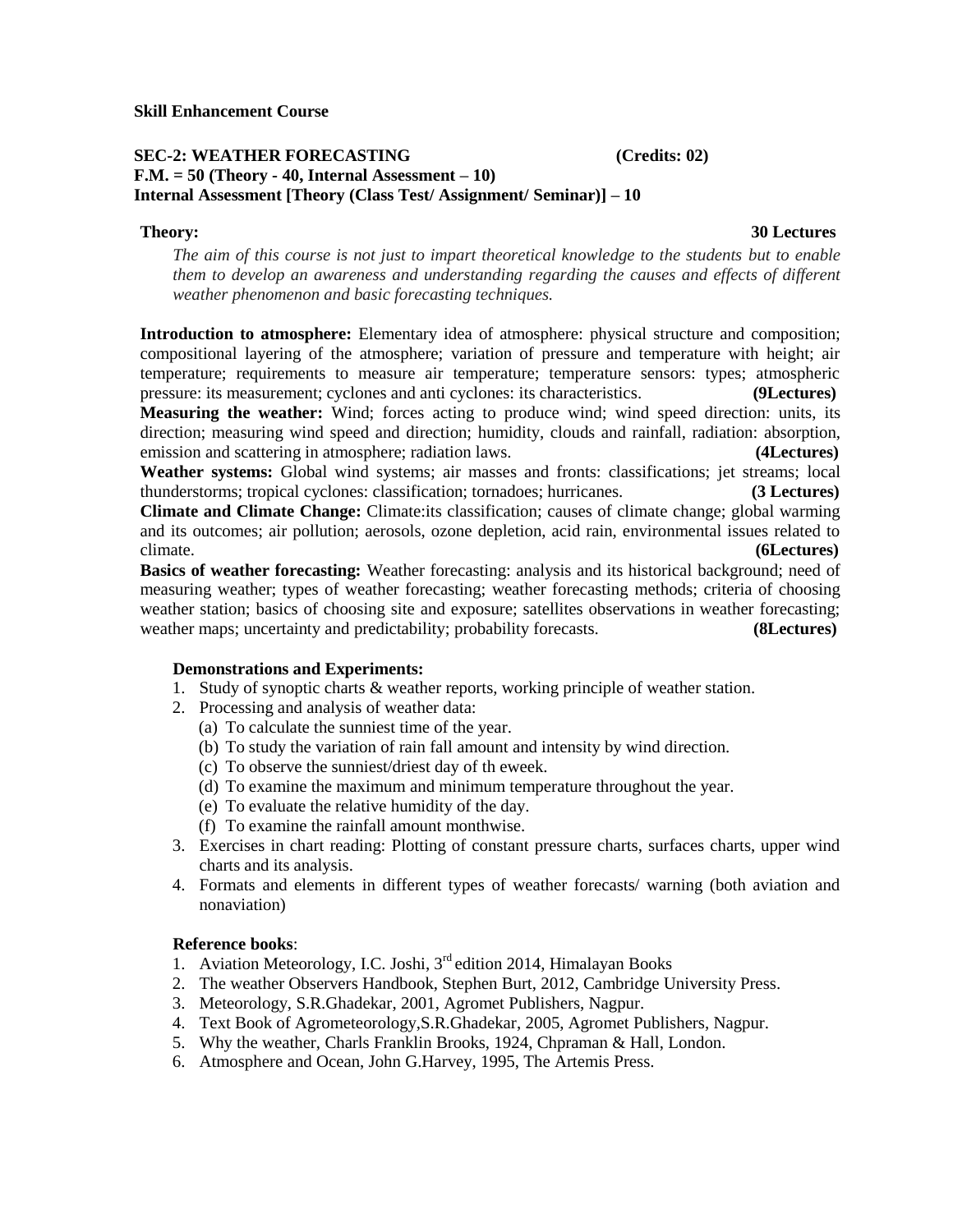### **Semester-V**

### **Discipline Specific Elective**

### **DSE-1A: ELEMENTS OF MODERN PHYSICS**

**(Credits: Theory - 04, Practical - 02)**

### **F.M. = 75 (Theory - 40, Practical – 20, Internal Assessment – 15)**

### **Internal Assessment [Class Attendance (Theory) – 05, Theory (Class Test/ Assignment/ Seminar) – 05, Practical (Sessional Viva-voce) - 05]**

### **Theory: 60 Lectures**

Planck's quantum, Planck's constant and light as a collection of photons; Photo-electric effect and Compton scattering. De Broglie wavelength and matter waves; Davisson – Germer experiment.

### **(8Lectures)**

Problems with Rutherford model- instability of atoms and observation of discrete atomic spectra; Bohr's quantization rule and atomic stability; calculation of energy levels for hydrogen like atoms and their spectra. **(4Lectures)**

Position measurement- gamma ray microscope thought experiment; Wave-particle duality, Heisenberg uncertainty principle- impossibility of a particle following a trajectory; Estimating minimum energy of a confined particle using uncertainty principle; Energy-time uncertainty principle. **(4Lectures)**

Two slit interference experiment with photons, atoms and particles;linear super position principle as a consequence; Matter waves and wave amplitude; Schrodinger equation for non- relativistic particles; Momentum and Energy operators; stationary states; physical interpretation of wavefunction, probabilities and normalization; Probability and probability current densities in one dimension.

### (**11Lectures)**

One dimensional infinitely rigid box- energy eigenvalues and eigenfunctions, normalization; Quantum dot as an example; Quantum mechanical scattering and tunnelling in one dimension - across a step potential and across a rectangular potential barrier. **(12Lectures)**

Size and structure of atomic nucleus and its relation with atomic weight; Impossibility of an electron being in the nucleus as a consequence of the uncertainty principle. Nature of nuclear force, NZ graph, semi-empirical mass formula and binding energy. **(6Lectures)**

Radioactivity: stability of nucleus; Law of radioactive decay; Mean life & half-life;  $\alpha$  decay;  $\beta$  decay - energy released, spectrum and Pauli's prediction of neutrino;  $\gamma$ -ray emission. **(11Lectures)** Fission and fusion-mass deficit, relativity and generation of energy; Fission-nature of fragments and emission of neutrons. Nuclear reactor: slow neutrons interacting with Uranium-235; Fusion and thermonuclear reactions. **(4Lectures)**

### **Reference Books:**

- 1. Concepts of Modern Physics,Arthur Beiser, 2009, McGraw-Hill
- 2. Modern Physics, John R. Taylor, Chris D. Zafiratos, Michael A. Dubson, 2009, PHI Learning
- 3. Six Ideas that Shaped Physics: Particle Behave like Waves, Thomas A. Moore, 2003, McGraw Hill
- 4. Quantum Physics, Berkeley Physics Course Vol.4. E.H. Wichman, 2008, Tata McGraw-HillCo.
- 5. Modern Physics, R.A. Serway, C.J. Moses, and C.A.Moyer, 2005, Cengage Learning
- 6. Modern Physics, G.Kaur and G.R.Pickrell, 2014, McGrawHill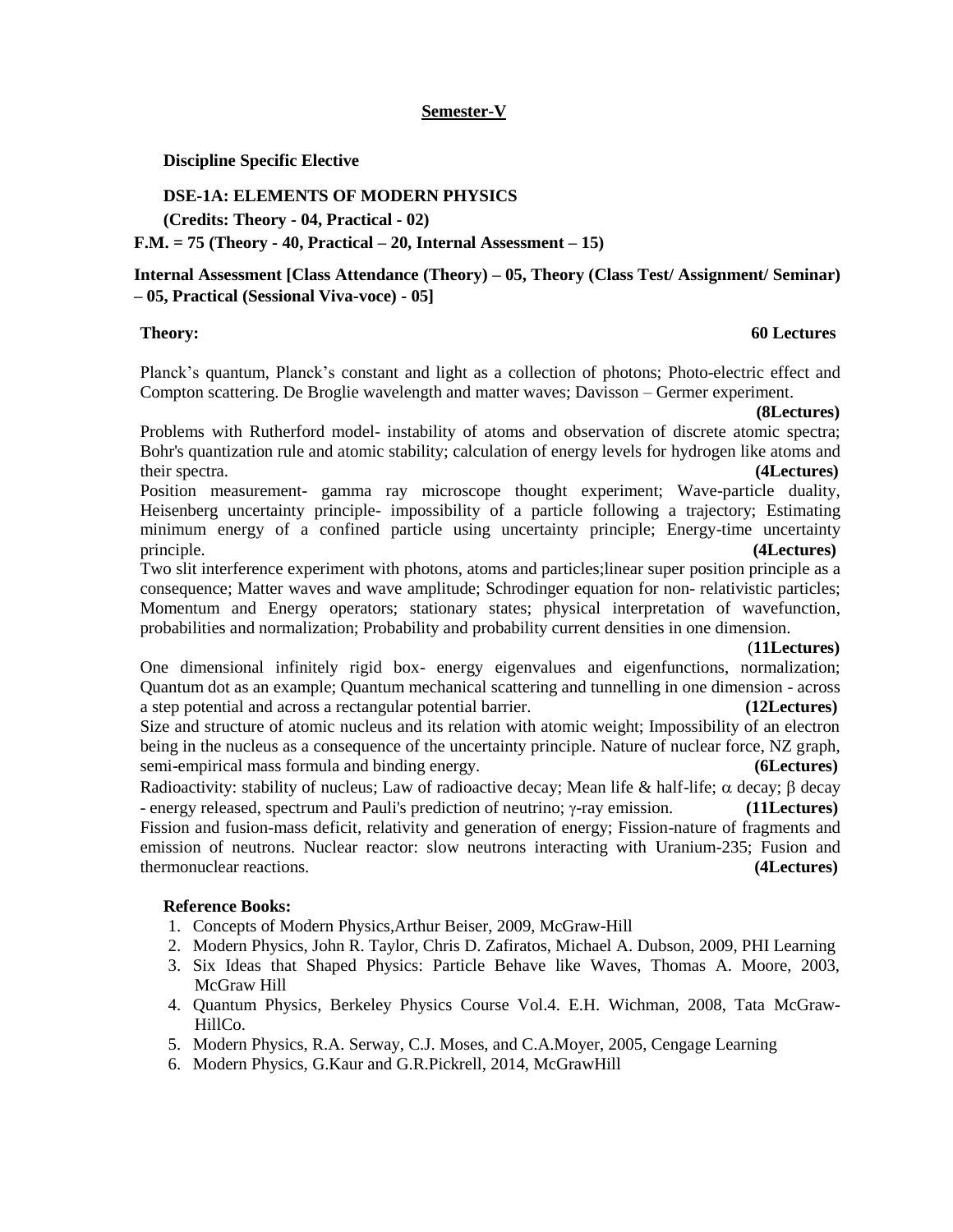### **DSE-1A: ELEMENTS OF MODERN PHYSICS**

### **Practical:**

- 1. To determine value of Boltzmann constant using V-I characteristic of PN diode.
- 2. To determine work function of material of filament of directly heated vacuum diode.
- 3. To determine value of Planck's constant using LEDs of at least 4 different colours.
- 4. To determine the excitation potential of mercury/argon by Franck-Hertz experiment.
- 5. To determine the wavelength of H-alpha emission line of Hydrogen atom.
- 6. Photo-electric effect: photo current versus intensity and wavelength of light; maximum energy of photo-electrons versus frequency of light.
- 7. To determine the value of e/m by magnetic focusing.
- 8. To determine the band gap by measuring the resistance of a thermistor at different temperature.

### **Reference Books:**

- 1. Advanced Practical Physics for students, B.L.Flint & H.T.Worsnop, 1971, Asia Publishing House.
- 2. Advanced level Physics Practicals, Michael Nelson and Jon M. Ogborn, 4<sup>th</sup>Edition, reprinted 1985, Heinemann Educational Publishers
- 3. A Text Book of Practical Physics, InduPrakash and Ramakrishna,  $11^{th}$ Edition, 2011, KitabMahal, NewDelhi.

# **OR,**

### **DSE- 1A: NUCLEAR & PARTICLE PHYSICS (Credits: 06) F.M. = 75 (Theory - 60, Internal Assessment – 15)**

**Internal Assessment [Class Attendance – 05, Class Test/ Assignment/ Seminar – 10]**

### **Theory: 75 Lectures**

**General Properties of Nuclei**: Constituents of nucleus and their Intrinsic properties, quantitative facts about size, mass, charge density (matter energy), binding energy, average binding energy and its variation with mass number, main features of binding energy versus mass number curve, N/A plot, angular momentum, parity, magnetic moment, electric moments, nuclear excites states. **(10Lectures) Nuclear Models**: Liquid drop model approach, semi empirical mass formula and significance of various terms, condition of nuclear stability. Two nucleon separation energies, Fermi gas model (degenerate fermion gas, nuclear symmetry potential in Fermi gas), evidence for nuclear shell structure, nuclear magic numbers, basic assumption of shellmodel, concept of meanfield, residual interaction, concept of nuclearforce. **(12 Lectures)**

**Radioactivity decay**:(a) Alpha decay: basics of  $\alpha$ -decay processes, theory of  $\alpha$ -emission, Gamow factor, Geiger Nuttall law, α-decay spectroscopy.(b)  $\beta$ -decay: energy kinematics for  $\beta$ -decay, positron emission, electron capture, neutrino hypothesis. (c) Gamma decay: Gamma rays emission & kinematics, internal conversion. **(10 Lectures)**

**Nuclear Reactions:** Types of Reactions, Conservation Laws, kinematics of reactions, Q-value, reactionrate, reaction crosssection, Concept of compound and direct reaction, resonance reaction, Coulomb scattering (Rutherford scattering). **(8Lectures)**

**Interaction of Nuclear Radiation with matter**: Energy loss due to ionization (Bethe-Block formula), energy loss of electrons, Cerenkov radiation, Gamma ray interaction through matter, photoelectric effect, Compton scattering, pair production, neutron interaction with matter.

 **(8Lectures)**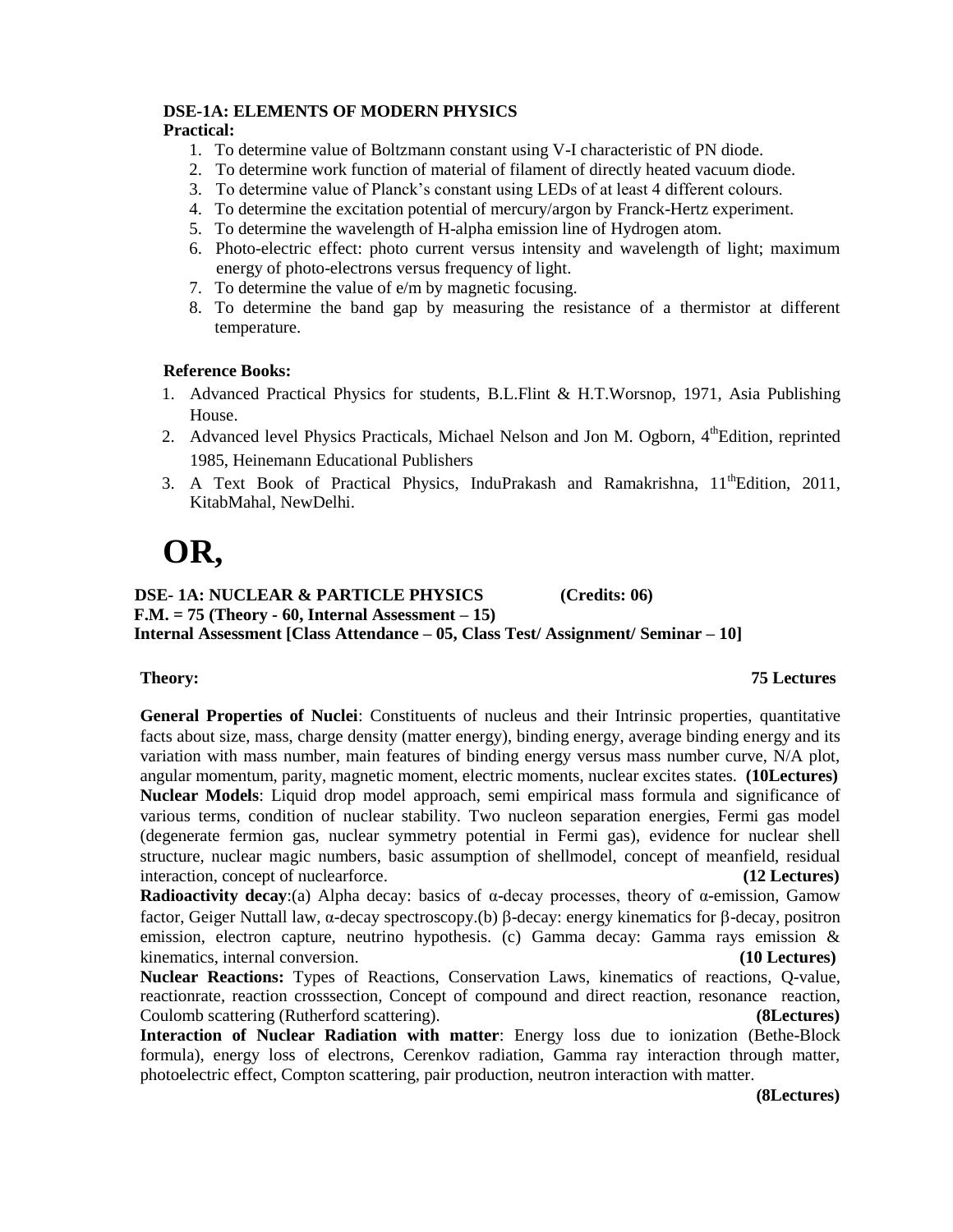**Detector for Nuclear Radiations:** Gas detectors: estimation of electric field, mobility of particle, for ionization chamber and GM Counter. Basic principle of Scintillation Detectors and construction of photo-multiplier tube (PMT). Semiconductor Detectors (Si &Ge) for charge particle and photon detection (concept of charge carrier and mobility). **(8 Lectures**)

Particle Accelerators: Accelerator facility available in India: Van-de Graaff generator (Tandem accelerator), Linear accelerator, Cyclotron, Synchrotrons. **(5Lectures)**

**Particle physics:** Particle interactions; basic features, types of particles and its families. Symmetries and Conservation Laws: energy and momentum, angular momentum, parity, baryon number, Lepton number, Isospin, Strangeness and charm, concept of quark model, color quantum number and gluons.

**(14Lectures)**

### **Reference Books**:

1. Introductory nuclear Physics by Kenneth S. Krane (Wiley India Pvt. Ltd., 2008).

- 2. Concepts of nuclear physics by Bernard L.Cohen (Tata Mcgraw Hill, 1998).
- 3. Introduction to the physics of nuclei & particles, R.A.Dunlap (Thomson Asia, 2004)
- 4. Introduction to Elementary Particles, D. Griffith, John Wiley & Sons
- 6. Quarks and Leptons, F.Halzen and A.D.Martin,Wiley India, New Delhi
- 7. Basic ideas and concepts in Nuclear Physics An Introductory Approach by K. Heyde (IOP-Institute of Physics Publishing, 2004).
- 8. Radiation detection and measurement, G.F.Knoll (John Wiley & Sons, 2000).
- 9. Theoretical Nuclear Physics, J.M.Blatt & V.F.Weisskopf (Dover Pub. Inc., 1991)

### **Skill Enhancement Course**

### **SEC-3: COMPUTATIONAL PHYSICS (Credits: 02)**

### **F.M. = 50 (Theory - 40, Internal Assessment – 10) Internal Assessment [Theory (Class Test/ Assignment/ Seminar)] – 10**

### **Theory:** 30 Lectures

*The aim of this course is not just to teach computer programming and numerical analysis but to emphasiz eits role in solving problems in Physics.*

- *Highlights the use of computational methods to solve physical problems*
- *Use of computer language as a tool in solving physics problems (applications)*
- *Course will consist of hands on training on the Problem solving on Computers.*

**Introduction:** Importance of computers in Physics, paradigm for solving physics problems for solution**.** Usage of linux as an Editor.

### **Algorithms and Flowcharts:**

Algorithm: Definition, properties and development. Flowchart: Concept of flowchart, symbols, guidelines, types. Examples: Cartesian to Spherical Polar Coordinates, Roots of Quadratic Equation, Sum of two matrices, Sum and Product of a finite series, calculation of  $sin(x)$  as a series, algorithm for plotting (1) lissajous figures and (2) trajectory of a projectile thrown at an angle with the horizontal. **(4Lectures)**

**Scientific Programming**: Some fundamental Linux Commands (Internal and External commands). Development of FORTRAN, Basic elements of FORTRAN:CharacterSet, Constants and their types, Variables and their types, Keywords, Variable Declaration and concept of instruction and program. Operators: Arithmetic, Relational, Logical and Assignment Operators. Expressions: Arithmetic, Relational, Logical, Character and Assignment Expressions. Fortran Statements: I/O Statements (unformatted/formatted), Executable and Non-Executable Statements, Layout of Fortran Program,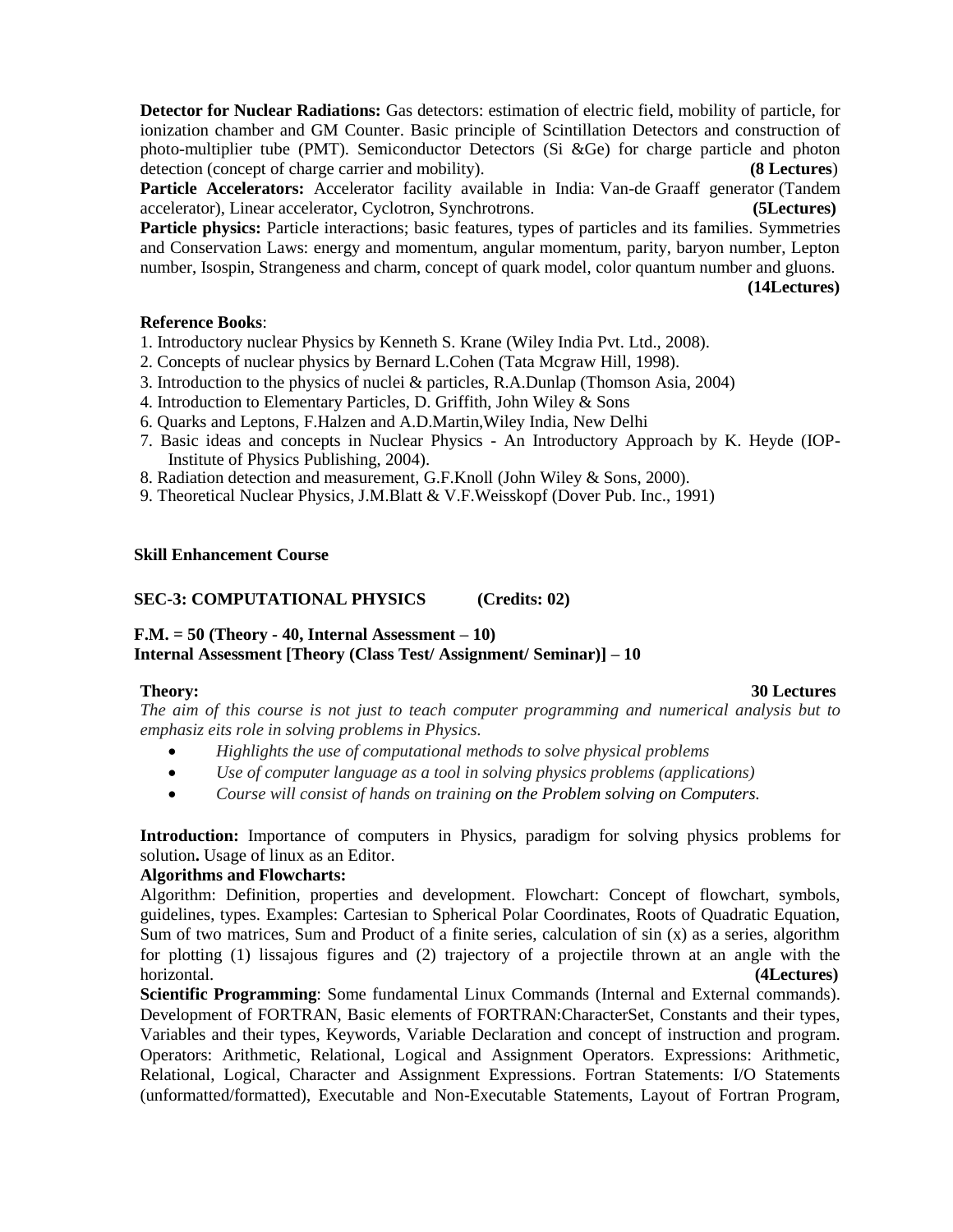Format of writing Program and concept of coding, Initialization and Replacement Logic. Examples from physics problems. **(5Lectures)**

**Control Statements:** Types of Logic (Sequential, Selection, Repetition), Branching Statements (Logical **IF**, Arithmetic IF, Block IF, Nested Block IF, SELECT CASE and ELSE IF Ladder statements), Looping Statements (DO-CONTINUE, DO-ENDDO, DO-WHILE, Implied and Nested DO Loops), Jumping Statements (Unconditional GOTO, Computed GOTO, Assigned GOTO) Subscripted Variables (Arrays: Types of Arrays, DIMENSION Statement, Reading and Writing Arrays), Functions and Subroutines (Arithmetic Statement Function, Function Subprogram and Subroutine), RETURN, CALL, COMMON and EQUIVALENCE Statements), Structure, Disk I/O Statements, openafile, writing in a file, reading from a file. Examples from physics problems.

### **Programming:**

- 1. Exercises on syntax on usage of FORTRAN
- 2. Usage of GUI Windows, Linux Commands, familiarity with DOS commands and working in an editor to writes our ces codes in FORTRAN.
- 3. To printout all natural even/odd numbers between given limits.
- 4. To find maximum, minimum and range of a given set of numbers.
- **5.** Calculating Euler number using exp(x) series evaluate datx=1 **(6Lectures)**

**Scientific word processing: Introduction to LaTeX:** TeX/LaTeX word processor, preparing a basic LaTeX file, Document classes, Preparing an input file for LaTeX, Compiling LaTeX File, LaTeX tags for creating different environments, Defining LaTeX commands and environments, Changing the type style, Symbols from other languages.

**Equation representation:** Formulae and equations, Figures and other floating bodies, Lining in columns- Tabbing and tabular environment, Generating table of contents, bibliography and citation, Making an index and glossary, List making environments, Fonts, Picture environment and colors, errors **(6Lectures)**

**Visualization:** Introduction to graphical analysis and its limitations. Introduction to Gnuplot.importance of visualization of computational and computational data, basic Gnuplot commands: simple plots, plotting data from a file, saving and exporting, multiple data sets per file, physics with Gnuplot (equations, building functions, user defined variables and functions), Understanding data with Gnuplot

### **Hands on exercises:**

- 1. To compile a frequency distribution and evaluate mean, standard deviation etc.
- 2. To evaluate sum of finite series and the area under a curve.
- 3. To find the product of two matrices
- 4. To find a set of prime numbers and Fibonacci series.
- 5. To write program to open a file and generate data for plotting using Gnuplot.
- 6. Plotting trajectory of a projectile projected horizontally.
- 7. Plotting trajectory of a projectile projected making an angle with the horizontal.
- 8. Creating an input Gnuplot file for plotting a data and saving the output for seeing on the screen. Saving it as an eps file and as a pdf file.
- 9. To find the roots of a quadratic equation.
- 10. Motion of a projectile using simulation and plot the output for visualization.
- 11. Numerical solution of equation of motion of simple harmonic oscillator and plot the outputs for visualization.
- 12. Motion of particle in a central force field and plot the output for visualization. **(9 Lectures)**

### **Reference Books:**

- 1. Introduction to Numerical Analysis, S.S. Sastry, 5<sup>th</sup> Edn., 2012, PHI Learning Pvt. Ltd.
- 2. Computer Programming in Fortran77, V.Rajaraman (Publisher:PHI).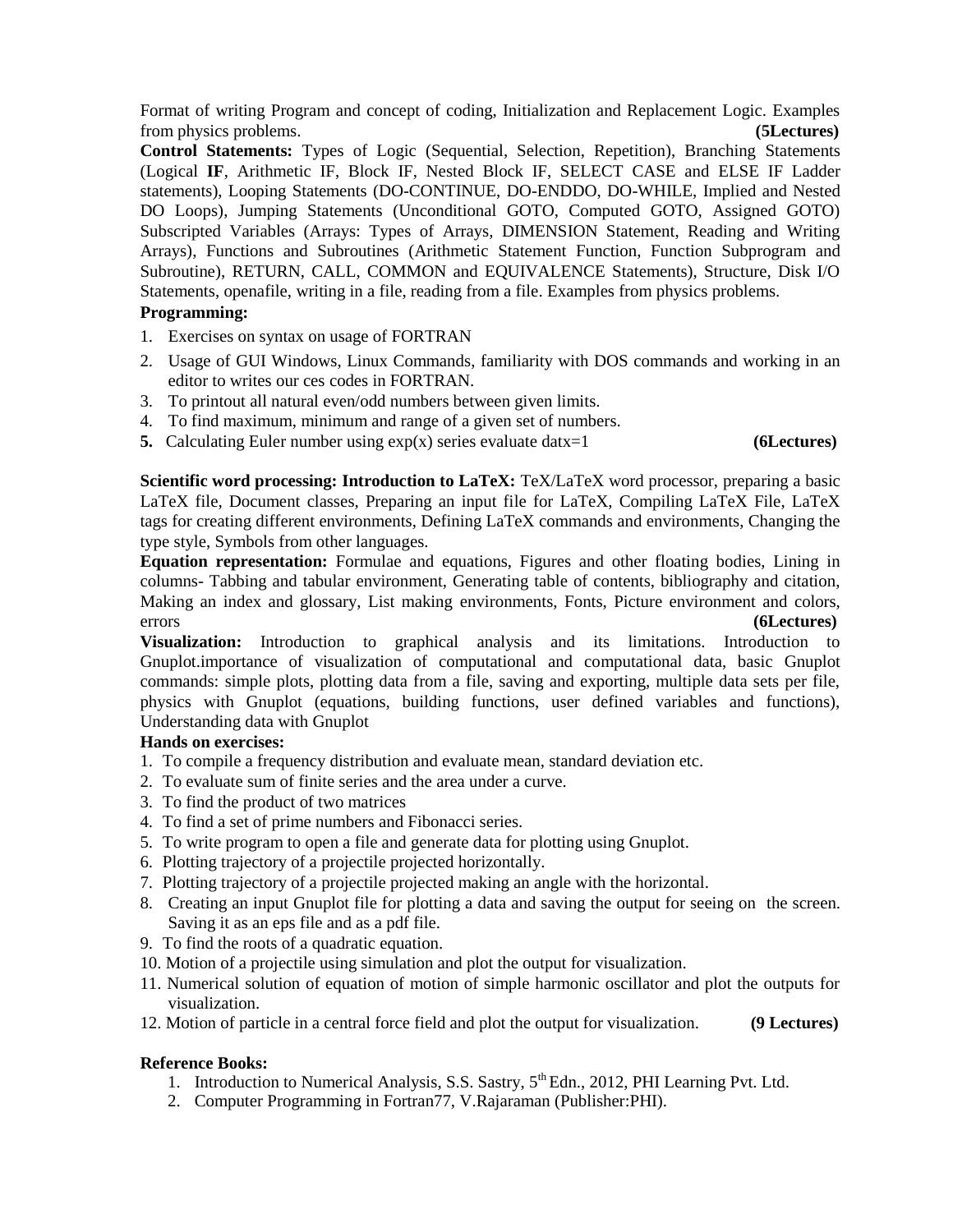- 3. LaTeX–A Document Preparation System", Leslie Lamport (Second Edition, Addison-Wesley, 1994).
- 4. Gnu plot in action: understanding data with graphs, Philip K Janert, (Manning 2010)
- 5. Schaum's Outline of Theory and Problems of Programming with Fortran, S Lipsdutz and A Poe, 1986 Mc-GrawHill Book Co.
- 6. Computational Physics: An Introduction, R.C.Verma, etal. New Age International Publishers, New Delhi (1999)
- 7. A first course in Numerical Methods, U.M. Ascher and C. Greif, 2012, PHI Learning
- 8. Elementary Numerical Analysis, K.E.Atkinson, 3<sup>rd</sup> Edn., 2007, Wiley India Edition.

### **Semester-VI**

### **DSE- 1B: QUANTUM MECHANICS (Credits: Theory-04, Practical -02) F.M. = 75 (Theory - 40, Practical – 20, Internal Assessment – 15)**

**Internal Assessment [Class Attendance (Theory) – 05, Theory (Class Test/ Assignment/ Seminar) – 05, Practical (Sessional Viva-voce) - 05]**

### **Theory: 60 Lectures**

**Time dependent Schrodinger equation**: Time dependent Schrodinger equation and dynamical evolution of a quantum state; Properties of Wave Function. Interpretationof Wave Function Probability and probability current densities in three dimensions;

Conditions for Physical Acceptability of Wave Functions. Normalization. Linearity and Superposition Principles. Eigenvalues and Eigen functions. Position, momentum & Energy operators; commutator of position and momentum operators; Expectation values of position and momentum. Wave Function of a Free Particle. **(6 Lectures)**

**Time independent Schrodinger equation-Hamiltonian, stationary states and energy eigenvalues;** expansion of an arbitrary wavefunction as a linear combination of energy eigenfunctions; General solution of the time dependent Schrodinger equation in terms of linear combinations of stationary states; Application to the spread of Gaussian wavepacket for a free particle in one dimension; wave packets, Fourier transforms and momentum space wave function; Position-momentum uncertainty principle.

### **(10 Lectures)**

**General discussion of bound states in an arbitrary potential**- continuity of wave function, boundary condition and emergence of discrete energy levels; application to one-dimensional problem- square well potential; Quantum mechanics of simple harmonic oscillator-energy levels and energy eigenfunctions using Frobenius method. **(12 Lectures)**

**Quantum theory of hydrogen-like atoms**: time independent Schrodinger equation in spherical polar coordinates; separation of variables for the second order partial differential equation; angular momentum operator and quantum numbers; Radial wavefunctions from Frobenius method; Orbital angular momentum quantum numbersl and m; s, p, d,.. shells (idea only) **(10Lectures)**

**Atoms in Electric and Magnetic Fields**:- Electron Angular Momentum. Space Quantization.Electron Spin and Spin Angular Momentum. Larmor's Theorem. Spin Magnetic Moment. Stern-Gerlach Experiment. Zeeman Effect: Electron Magnetic Moment and Magnetic Energy, Gyromagnetic Ratio and Bohr Magneton. **(8Lectures)**

### **Atoms in External Magnetic Fields**:- Normal and Anomalous Zeeman Effect. **(4Lectures) Many electron atoms**:- Pauli's Exclusion Principle. Symmetric and Antisymmetric Wave Functions. Periodic table. Fine structure. Spin orbit coupling. Spectral Notations for Atomic States. Total Angular Momentum. Vector Model. Spin-orbit coupling in atoms-L-S and J-J couplings. **(10 Lectures)**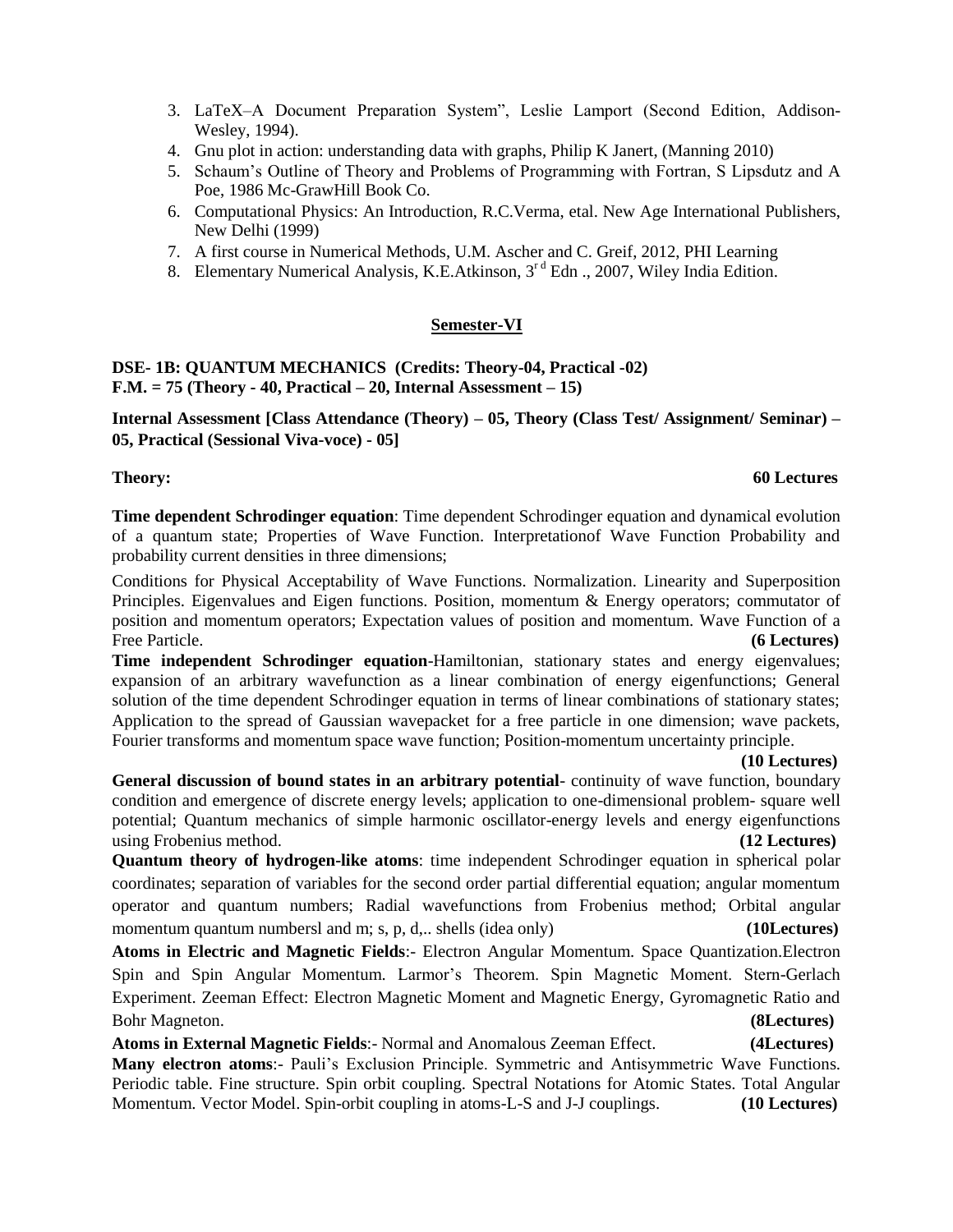### **Reference Books:**

- 1. A Text book of Quantum Mechanics, P.M. Mathews & K. Venkatesan,  $2^{nd}Ed.$ , 2010, McGraw Hill
- 2. Quantum Mechanics, Robert Eisberg and Robert Resnick, 2<sup>nd</sup> Edn., 2002, Wiley.
- 3. Quantum Mechanics, Leonard I.Schiff, 3<sup>rd</sup> Edn. 2010, Tata McGrawHill.
- 4. Quantum Mechanics, G.Aruldhas,  $2^{nd}$  Edn. 2002, PHI Learning of India.
- 5. Quantum Mechanics,Bruce Cameron Reed, 2008,Jones and Bartlett Learning.
- 6. Quantum Mechanics for Scientists & Engineers, D.A.B. Miller, 2008, Cambridge University Press
- 7. Quantum Mechanics, Eugen Merzbacher, 2004, John Wiley and Sons, Inc.
- 8. Introduction to Quantum Mechanics, David J. Griffith,  $2<sup>nd</sup>Ed. 2005$ , Pearson Education
- 9. Quantum Mechanics, Walter Greiner,  $4^{th}$  Edn., 2001, Springer

### **DSE- 1B: QUANTUM MECHANICS**

### **Practical:**

*Use C/C++/Scilab for solving the following problems based on Quantum Mechanics like*

### *1. Solve the s-wave Schrodinger equation for the ground state and the first excited*

state of the hydrogen atom:

$$
\frac{d^2y}{dr^2} = A(r)u(r), A(r) = 2m/\hbar^2 [V(r) - E],
$$

where  $V(r) = -\frac{r}{r}$ 

Here, m is the reduced mass of the electron. Obtain the energy eigenvalues and plot the corresponding wave functions. Remember that the ground state energy of the hydrogen atom is  $\approx$  -13.6 eV. Take e = 3.795 (eVÅ)<sup>1/2</sup>, hc = 1973 (eVÅ) and m =  $0.511 \times 10^6$  eV/c<sup>2</sup>.

2. Solve the s-wave radial Schrodinger equation for an atom:

$$
\frac{d^2y}{dr^2} = A(r)u(r), A(r) = 2m/\hbar^2 [V(r) - E],
$$

where m is the reduced mass of the system (which can be chosen to be the mass of an electron), for the screened coulomb potential

$$
V(r)=-\frac{e^2}{r}e^{-\frac{r}{a}},
$$

Find the energy (in eV) of the ground state of the atom to an accuracy of three significant digits. Also, plot the corresponding wave function. Take  $e = 3.795$  (eV $\AA$ )<sup>1/2</sup>, m =  $0.511 \times 10^6$  eV/ $c^2$ , and a = 3 Å, 5 Å, 7 Å. In these units  $\hbar c = 1973$  (eVÅ). The ground state energy is expected to be above -12 eV in all three cases.

3. Solve the s-wave radial Schrodinger equation for a particle of mass m:

$$
\frac{d^2y}{dr^2} = A(r)u(r), A(r) = 2m/\hbar^2 [V(r) - E],
$$

For the anharmonic oscillator potential

$$
V(r) = \frac{1}{2}kr^2 + \frac{1}{3}br^3
$$

for the ground state energy (in MeV) of particle to an accuracy of three significant digits. Also, plot the corresponding wave function. Choose m = 940 MeV/ $c^2$ , k = 100 MeV fm<sup>-2</sup>, b = 0, 10, 30 MeV fm<sup>-3</sup>. In these units, cħ = 197.3 MeV fm. The ground state energy I expected to lie between 90 and 110 MeV for all three cases.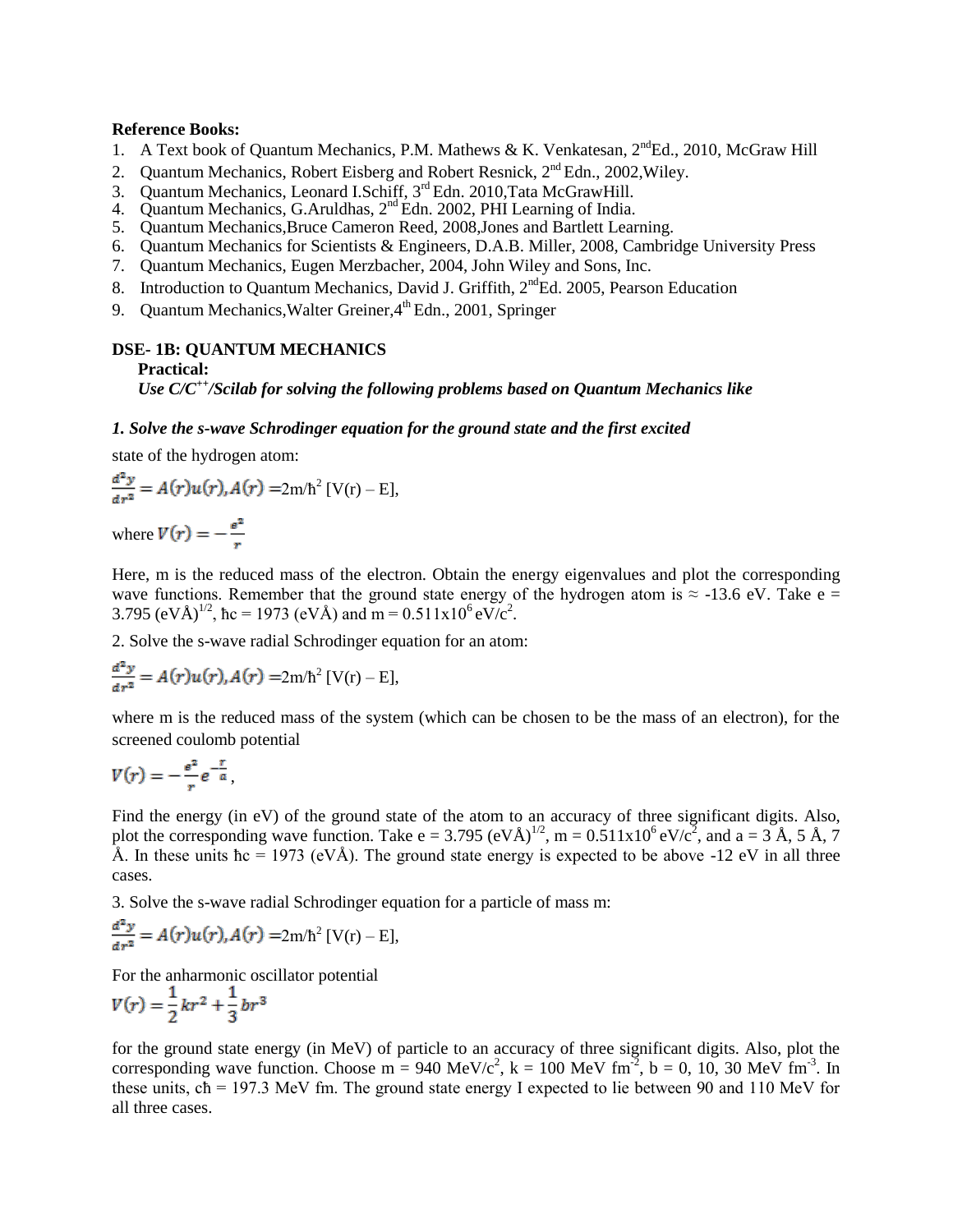4. Solve the s-wave radial Schrodinger equation for the vibrations of hydrogen molecule:  $2\mu/\hbar^2$  [V(r) – E],

where  $\mu$  is the reduced mass of the two-atom system for the Morse potential  $V(r) = D(e^{-2\alpha r'} - e^{-\alpha r'})$ ,  $r' = \frac{r-r_0}{r_0}$ 

Find the lowest vibrational energy (in MeV) of the molecule to an accuracy of three significant digits. Also plot the corresponding wave function.

Take: m =  $940x10^6$  eV/C<sup>2</sup>, D = 0.755501 eV,  $\alpha$  = 1.44, r<sub>0</sub> = 0.131349 Å

### **Laboratory based experiments:**

1.Study of Electron spin resonance- determine magnetic field as a function of the resonance frequency 2.Study of Zeeman effect: with external magnetic field.

3.To study the quantum tunnelling effect with solid state device, e.g. tunnelling current in backward diode or tunnel diode.

### **Reference Books:**

- 1. Schaum's Outline of Programming with C++. J.Hubbard, 2000, McGraw-Hill Publications.
- Numerical Recipes in C: The Art of Scientific Computing, W.H.Press et al., 3rd Edn., 2007, Cambridge University Press.
- Elementary Numerical Analysis, K.E.Atkinson, 3rd Edn. , 2007, Wiley India Edition.
- A Guide to MATLAB, B.R. Hunt, R.L. Lipsman, J.M. Rosenberg, 2014, 3rd Edn., Cambridge University Press
- Simulation of ODE/PDE Models with MATLAB®, OCTAVE and SCILAB: Scientific and Engineering Applications: A.VandeWouwer, P.Saucez, C.V. Fernández. 2014 Springer ISBN: 978-3319067896
- 6. Scilab by example: M.Affouf 2012 ISBN: 978-1479203444
- Scilab (A Free Software to Matlab): H.Ramchandran, A.S.Nair. 2011 S.Chand and Company, New Delhi ISBN: 978-8121939706
- Scilab Image Processing: Lambert M.Surhone. 2010 Betascript Publishing ISBN: 978-6133459274A
- Quantum Mechanics, Leonard I.Schiff, 3rd Edn. 2010,Tata McGrawHill.
- 10. Quantum Mechanics, Bruce Cameron Reed, 2008, Jones and Bartlett Learning.

## **OR,**

### **DSE-1B: DIGITAL AND ANALOG CIRCUITS AND INSTRUMENTATION**

**(Credits: Theory-04, Practicals-02)** 

**F.M. = 75 (Theory - 40, Practical – 20, Internal Assessment – 15)**

**Internal Assessment [Class Attendance (Theory) – 05, Theory (Class Test/ Assignment/ Seminar) – 05, Practical (Sessional Viva-voce) - 05]**

**UNIT-1:** 

### **Digital Circuits:**

Difference between Analog and Digital Circuits. Binary Numbers. Decimal to Binary andBinary to Decimal Conversion, AND, Or and NOT Gates (Realization using Diodes and Transistor). NAND and NOR Gates as Universal Gates. XOR and XNOR Gates. **(4 Lectures)**

De Morgan's Theorems. Boolean Laws. Simplification of Logic Circuit using Boolean Algebra. Fundamental Products.Minterms and Maxterms.Conversion of a Truth Table into an Equivalent Logic Circuitby (1) Sum of Products Method and (2) Karnaugh Map. **(5 Lectures)**

**Theory: 60 Lectures**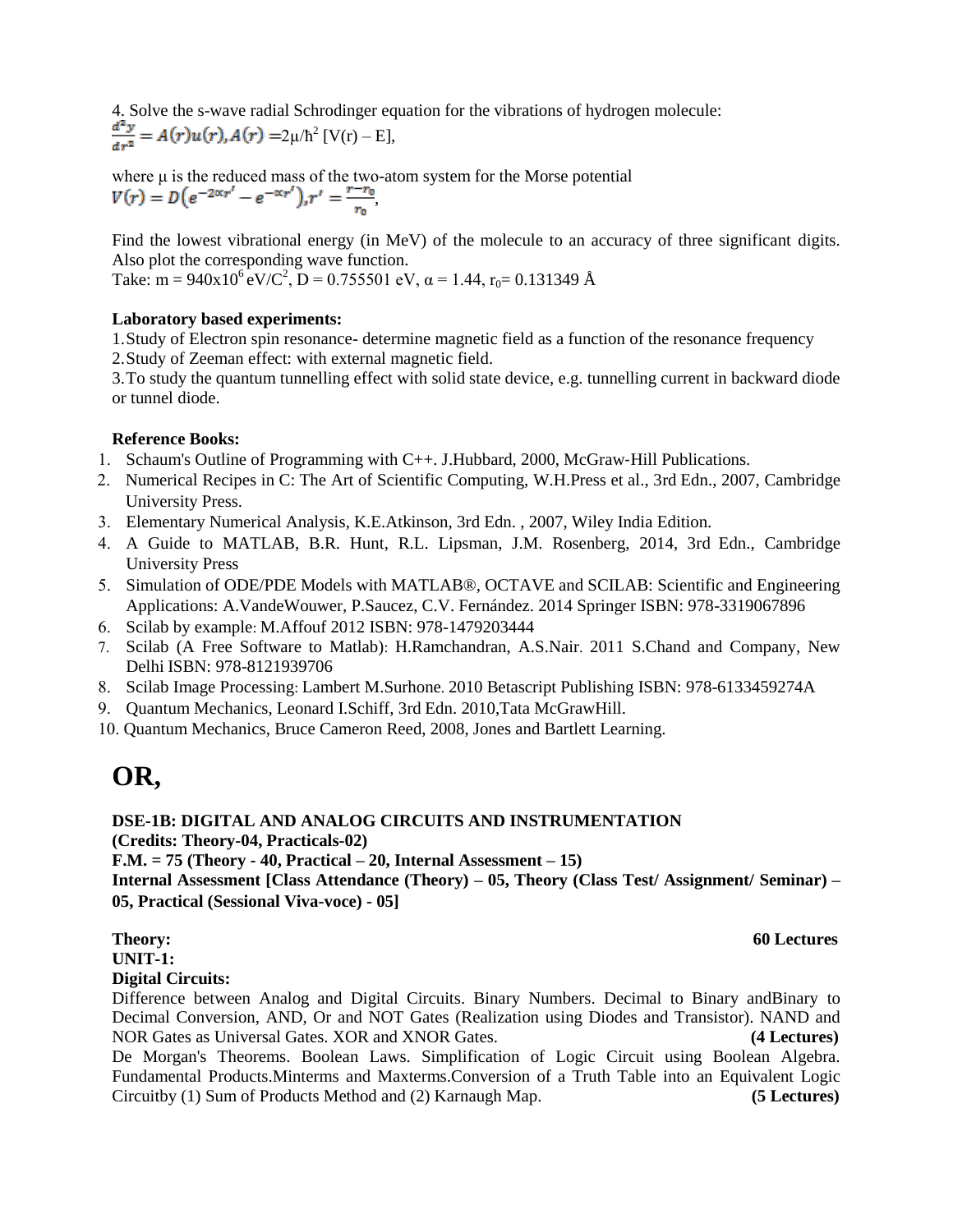Binary Addition.Binary Subtraction using 2's Complement Method).Half Adders and Full Adders and Subtractors, 4-bit binary Adder- Subtractor. **(4Lectures)**

### **UNIT-2:**

### **Semiconductor Devices and Amplifiers:**

Semiconductor Diodes: p and n type semiconductors.Barrier Formationin PN Junction Diode. Qualitative Idea of Current Flow Mechanism in Forward and Reverse Biased Diode.PN junction and its characteristics. Static and Dynamic Resistance. Principleand structure of (1) LEDs (2) Photodiode (3) Solar Cell. **(5Lectures)**

**Bipolar Junction transistors:** n-p-n and p-n-p Transistors. Characteristics of CB, CE and CC Configurations. Active, Cutoff, and Saturation Regions. Current gains α and β. Relations between α and β. Load Line analysis of Transistors. DC Load line and Q-point. Voltage Divider Bias Circuit for CE Amplifier. h-parameter Equivalent Circuit. Analysis of a single-stage CE amplifier using Hybrid Model. Input and Output Impedance. Current, Voltage and Power Gains. Class A, B, and C Amplifiers.

### **(12Lectures)**

### **UNIT-3:**

### **Operational Amplifiers (Black Box approach):**

Characteristics of an Ideal and Practical Op-Amp (IC 741), Open-loop & Closed-loop Gain.CMRR, concept of Virtual ground. Applications of Op-Amps: (1) Inverting and Non-inverting Amplifiers, (2) Adder, (3) Subtractor, (4) Differentiator, (5) Integrator, (6) Zero Crossing Detector. **(13Lectures) Sinusoidal Oscillators:** Barkhausen's Criterion for Self-sustained Oscillations. Determination of Frequency of RC Oscillator **(5Lectures)**

### **UNIT-4:**

### **Instrumentations:**

Introduction to CRO: Block Diagram of CRO. Applications of CRO: (1) Study of Waveform, (2) Measurement of Voltage, Current, Frequency, and Phase Difference. **(3Lectures)**

Power Supply: Half-wave Rectifiers. Centre-tapped and Bridge Full-wave Rectifiers Calculation of Ripple Factor and Rectification Efficiency, Basic idea about capacitor filter, Zener Diode and Voltage Regulation **(6Lectures)**

Timer IC: IC 555 Pin diagram and its application as Astable & Monostable Multivibrator **(3Lectures)**

### **Reference Books:**

1.Integrated Electronics, J.Millman and C.C.Halkias,1991,Tata Mc-GrawHill.

2.Electronic devices and circuits, S. Salivahanan and N. Suresh Kumar, 2012, Tata Mc-GrawHill.

3.Microelectronic Circuits, M.H.Rashid, 2ndEdn., 2011, Cengage Learning.

4.Modern Electronic Instrumentation & Measurement Tech., Helfrick & Cooper,1990, PHI Learning

5.Digital Principles & Applications, A.P. Malvino, D.P. Leach & Saha, 7th Ed.,2011, Tata McGrawHill 6.Microelectronic circuits, A.S.Sedra, K.C.Smith, A.N.Chandorkar, 2014, 6th Edn., Oxford University Press.

7.Fundamentals of Digital Circuits, A.Anand Kumar, 2nd Edition, 2009, PHI Learning Pvt.Ltd. 8.OP-AMP and Linear Digital Circuits, R.A.Gayakwad, 2000, PHI Learning Pvt. Ltd.

### **DSE- 1B: DIGITAL AND ANALOG CIRCUITS AND INSTRUMENTATION Practical:**

- 1. To measure (a)Voltage, and (b) Frequency of a periodic wave form using a CRO
- 2. To verify and design AND, OR, NOT and XOR gates using NAND gates.
- 3. To minimize a given logic circuit.
- 4. Half adder, Full adder and 4-bit Binary Adder.
- 5. Adder-Subtractor using Full Adder I.C.
- 6. To study I-V characteristics of PN diode and Zener diode.
- 7. To study the characteristics of a Transistor in CE configuration.
- 8. To design a CE amplifier of a given gain (mid-gain) using voltage divider bias.